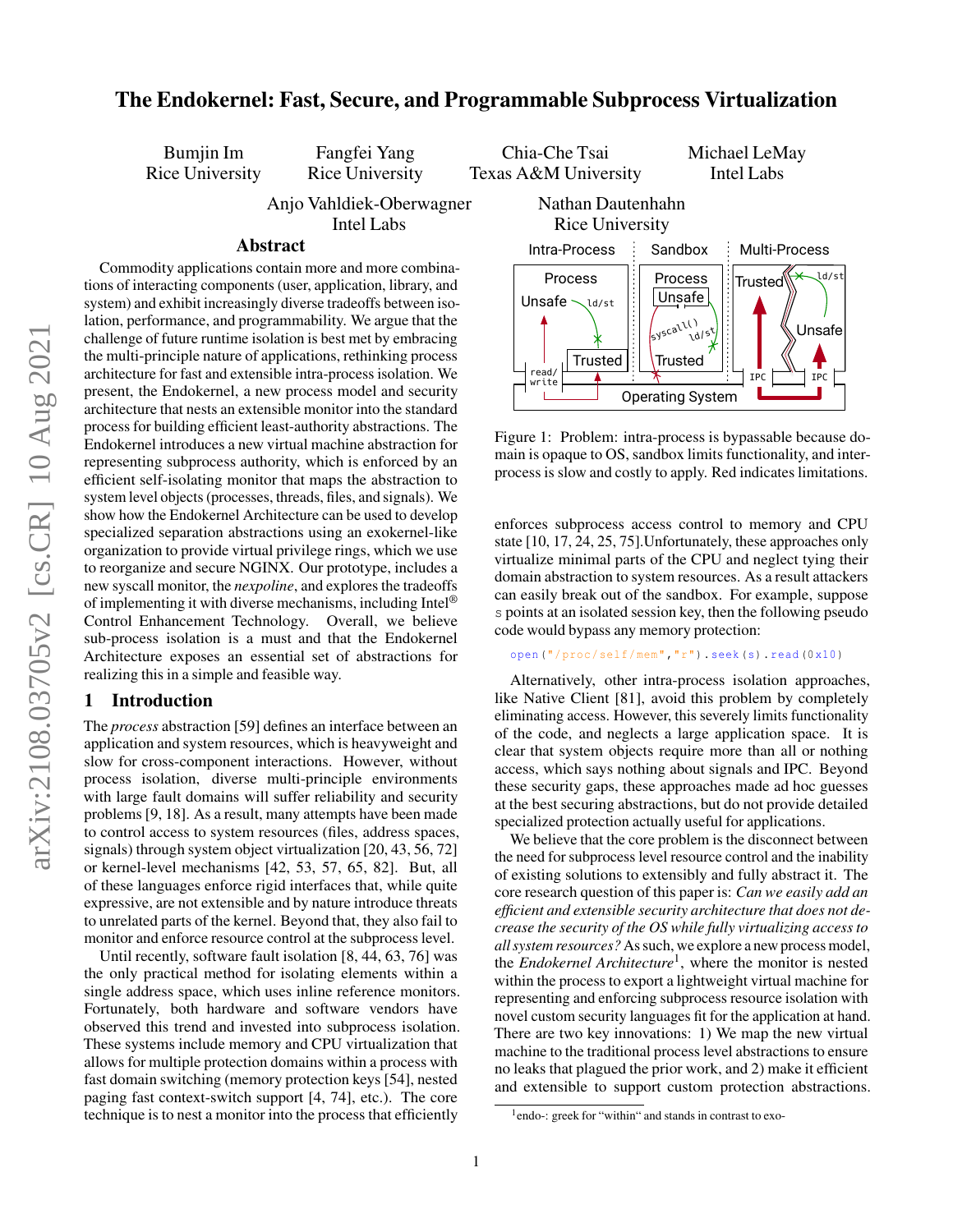We demonstrate the value of Endokernel Architecture by developing a simple yet powerful virtual ringed process architecture to address several common exploit patterns(§2.4).

Our prototype Endokernel, named *Intravirt*, uses memory protection keys for efficient memory isolation, with a new monitor to intercept all syscalls and virtualize signals, and is applied to implement and evaluate concurrency and multi-domain mechanisms.The monitor enforces using a new secure syscall callgate, *nexpoline*, which we implement using several diverse low-level mechanisms to ensure that only the monitor is permitted to invoke a syscall. To virtualize signals, Intravirt inserts a layer of indirection and maps signals to the appropriate endoprocess, and has to overcome the complexity from concurrency and the subtle, poor interfaces presented by the kernel. Intravirt also identifies and prevents multi-process attacks that can bypass policies via copy-on-write address spaces. Last, while prior work indicated multi-domain separation, we identify unexplored low-level threats due to the domain switching mechanism, which we address with a secure context-switch gate.

We evaluate and compare Intravirt to a ptrace-based approach and ERIM [75] which provides only memory protection but no system isolation. We also implement and apply several exploits to test the security of our solution. Overall, overheads range from 2-40% while closing many security gaps. In summary our contributions include:

- New architecture for endoprocess virtualization: Endokernel architecture that virtualizes system objects solely at user level while remaining fast and securing against new low-level attacks (§3 and §4).
- A prototype, Intravirt, that includes concurrency and scalability (§4 and §6); the nexpoline definition and exploration of several lightweight syscall monitoring mechanisms  $(\S 4.3)$ , including a novel use of Intel<sup>®</sup> Control Enforcement Technology (CET); and a systematic represenatation of system object virtualization (§4.4).
- Programmable security abstractions (§5) with example Nested boxing facilities (§5.1) and novel decomposition of sudo and NGINX (§5.3), demonstrates only 5.5% overhead for securing private keys and preventing parser-bug privilege escalation ( $\S$  6.2.3).

### 2 Motivations

Modularity is traditionally provided using virtualization, where the hardware, OS, and programming languages combine to provide the illusion that a thread of execution has the full machine. The basic abstraction for virtualization is a process, where one or multiple threads of execution share an address space and virtualized system objects. The problem is, a process is heavyweight and execution in the same address space tends to fail to apply least-authority design. As a result, malicious or compromised components will allow an attacker access to the full authority of the process.

In this section we argue that the challenges facing future application resource control are incompatible with the existing process-based isolation. While these application trends are not new [7, 19, 46, 47], innovations in hardware and software fault monitors along with nested resource virtualization open up a new opportunity for fast, safe, and extensible process virtualization. We argue that future application resource management must address the following problems: 1) lack of full virtualizability leads to incompatibility and insecurity, 2) lack of extensibility leads to hard-to-apply abstractions, 3) incomplete implementations lead to insecurity and inconclusive results, and 4) lack of hardware portability complicates integration.

### 2.1 Full Virtualizability

Just like the original challenge of VMMs set out by Popek and Golberg [55], current subprocess isolation suffers from incomplete virtualization. To complete subprocess isolation, we need to create a virtual machine that is a subset of the standard process while also multiplexing OS objects. Incomplete virtualization leads to direct access that breaks the isolation. Problematically, most systems that provide this type of isolation focus primarily on isolating memory but neglect control flow and data access that are made available through the system resources, including file system and address space objects. Additionally, interrupted program state and signal delivery are neglected and challenging to support.

On the other hand, some systems apply proper sandboxing, such as Native Client [81], but only provide restrictive virtual machine abstractions that fail to implement the desirable applications. For example, the sandboxed code cannot make system calls, effectively providing only all or nothing policies. Sometimes, parts of an application may need access to some but not all files, such as access to secret and sensitive data, while other components need access to other, less-sensitive data, such as configuration files. Existing interfaces for OS object virtualization are also insufficient for supporting more flexible policies at subprocess level.

### 2.2 Programmable Security Abstractions

Much like the Exokernel argument [20], today's process-based isolation is inflexible. However, unlike Exokernel, the key challenge is not about exposing state for managing performance, but rather making the policy language more closely matching the needs of applications. This influences 1) Ease of use: A primary reason why fine-grained security is not applied is the complexity and diverse nature of application demands. We argue that an abstraction that works for one application won't necessarily be the easiest to apply for another. 2) Performance. We believe that an extensible protection architecture will ameliorate these issues by putting control into application specific abstractions.

### 2.3 Mechanism Portability

The key problem is what are the essential elements independent of the mechanisms. It is clear that intra-process isolation mechanisms are only going to see increased exploration, which fractures the landscape of approaches for applying them. Each new system provides some properties, but how do we compare them? We believe it is necessary to establish a model that prescribes a set of clear abstractions and security properties so that diverse systems can be reasonably and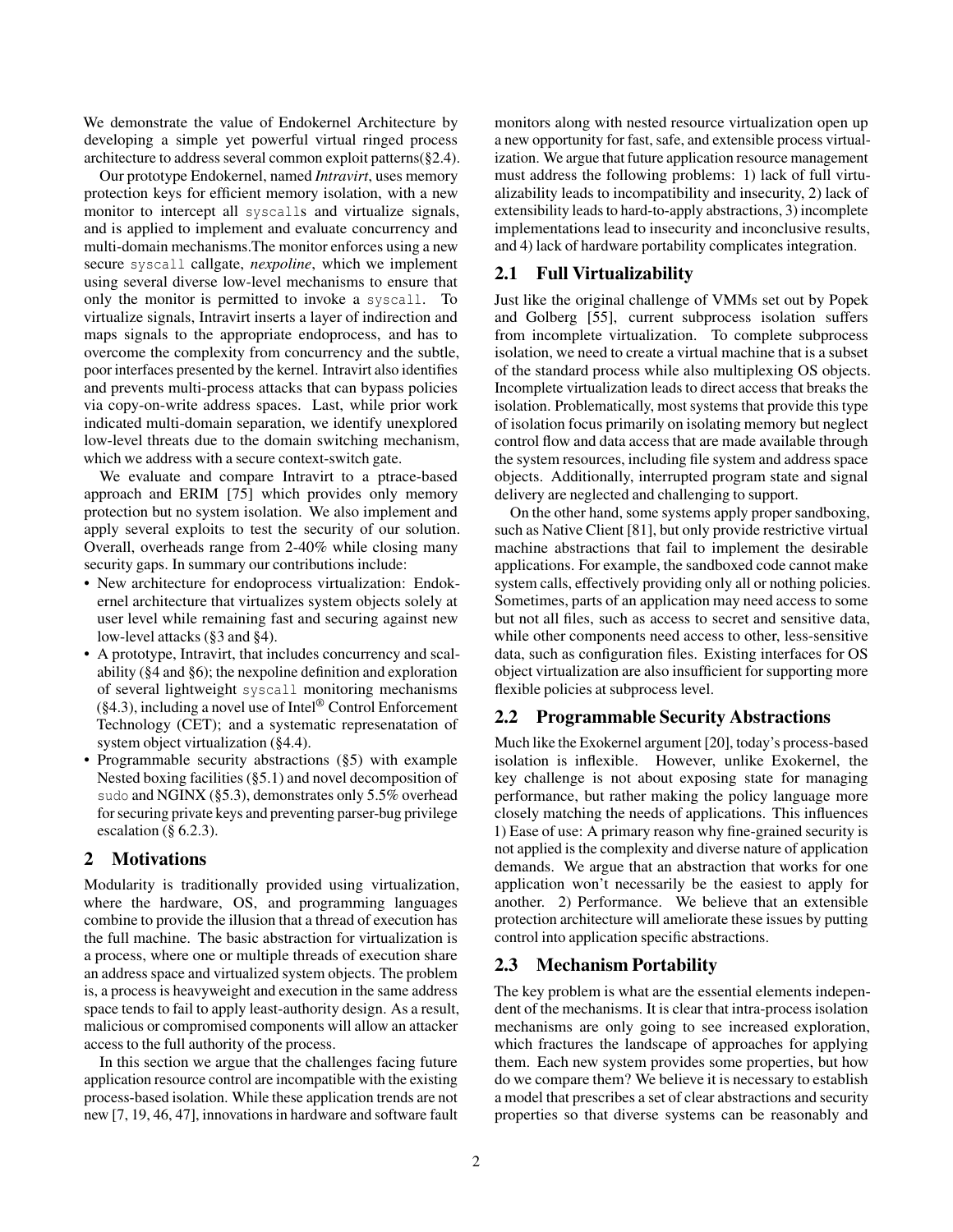systematically applied and compared.

### 2.4 Mechanisms Gaps and Challenges

Several facets must be preserved to have meaningful privilege separation and compares related efforts. The key gaps and challenges are described below.

Subdomain Identifiability One solution would be to extend the kernel with subprocess abstractions. However, a userspace monitor is still necessary to track the current protection domain or else you have to transition to kernel on each switch which is prohibitively costly.

Programmability and Optimizations Having a general interfaces would be ideal but as implored by prior work (Exokernel, etc), applications tend to be severely constrained. What's worse is that existing process abstraction needs to have a separate interface to accommodate different interaction pattern and to be efficient. Thus custimizeability of the abstractions is critical and most prior work don't handle it properly.

Leaky System Objects Since OSs are unaware of subprocess domains, an untrusted portion of a application can request access and the OS will gladly service it. Although we shows several bypass attacks, the primary challenge is to systematically assesses all interfaces and to integrate them into a unified policy management interface. It is easier to reason about the policy for a relatively strict interface, but things like ioctls make it impossible to have comprehensive defenses.

System Flow Policies A basic property is that the information in a subspace should never flows in or out of system objects unless explicitly granted. However, deriving the system flows itself is hard due to system complexity. Although prior work such as Erim and Hodor shows that one can reason about the flows through a specific system object, the approach is hard to be broadened to a systematic solution.

**syscall** Monitor The need to monitor syscalls is clear, but how to do it is not. A deny-all policy—as used by intra-app sandboxing [49, 77, 81]—sandboxing would indiscriminately deny all access and neglect a large application space. For example, deny-all sandboxing cannot prevent Heartbleed [18]. In general, *applications should be able to benefit from privilege separation while not losing functionality.* Alternatively, we could modify the OS so that it recognizes and enforces endoprocesses [25, 39, 70]. Unfortunately, this introduces significant complexity as indicated by Sirius [70].

Instead of the in-kernel approach, we propose enforcing nested flow policies at the syscalls—allowing some to bypass without change, others to be denied, and the rest to be securely emulated. This is not supported by well-known systems in Linux: MBOX uses ptrace for similar protections [31], but only virtualizes the filesystem interface and is inefficient. Seccomp [13] with eBPF [21] and LSM [79] enforce syscall policies, but lack the ability to modify syscall semantics, which will require modifying the LSM hooks extensively.

Multi-Process An attacker can fork an exploited process, and access the original address space directly through load and stores instructions and access indirectly through read system calls. The endokernel must be inside the new process



Figure 2: Intravirt Architecture.

to ensure the protections, or the memory must be scrubbed. Prior approaches [24, 70, 75] do not consider this threat and would have to disallow fork system calls.

Signals Signals create several exploitable gaps and challenges. First, Linux exposes virtual CPU state to the signal handler including PKRU, which can be exploited by an attacker. Second, the kernel does not change the domain and will trap if not properly setup. Third, the kernel always delivers the signal to a default domain, exposing the monitor control-flow attacks. Fourth, properly virtualizing signals requires complex synchronization and modifying the semantics to be both correct, safe, and efficient. Overall, properly handling signals introduces significant complexity into the endokernel.

Multi-Threaded While existing work claims to have a design supporting multi-threading, none of them have implemented concurrency control in the runtime monitor, introducing TOCTOU attacks and memory leaks, as well as neglects to measure scalability.

Multi-Domain Prior work isolated one domain per thread but not multiple domains per thread. The challenge is that switching from the untrusted domain to the monitor exposes less data than executing an cross domain call because the stack requires tracking to ensure return integrity.

### 3 Endoprocess Model

The Endoprocess Model is a general purpose model for nesting a monitor, the *endokernel*, into the process address space, that self-isolates to create two privilege levels within the process, and presents a lightweight virtual machine, the endoprocess, to the application. The Endokernel has been designed to insert directly below application logic and directly on top of the OS and HW provided abstractions. The core methodology is to systematically identify 1) what needs to be protected, 2) how that information can be interacted with (through the CPU, memory, or OS interfaces), and 3) specify a set of abstractions that must be in place to secure endoprocess isolation. The basic goal is to identify an architecture level description that is portable and independent of the exact layers above and below to properly encapsulate the endoprocess internals. The architecture has two main elements: 1) the authority model and 2) the nested endokernel architecture that ensures isolation. Figure 2,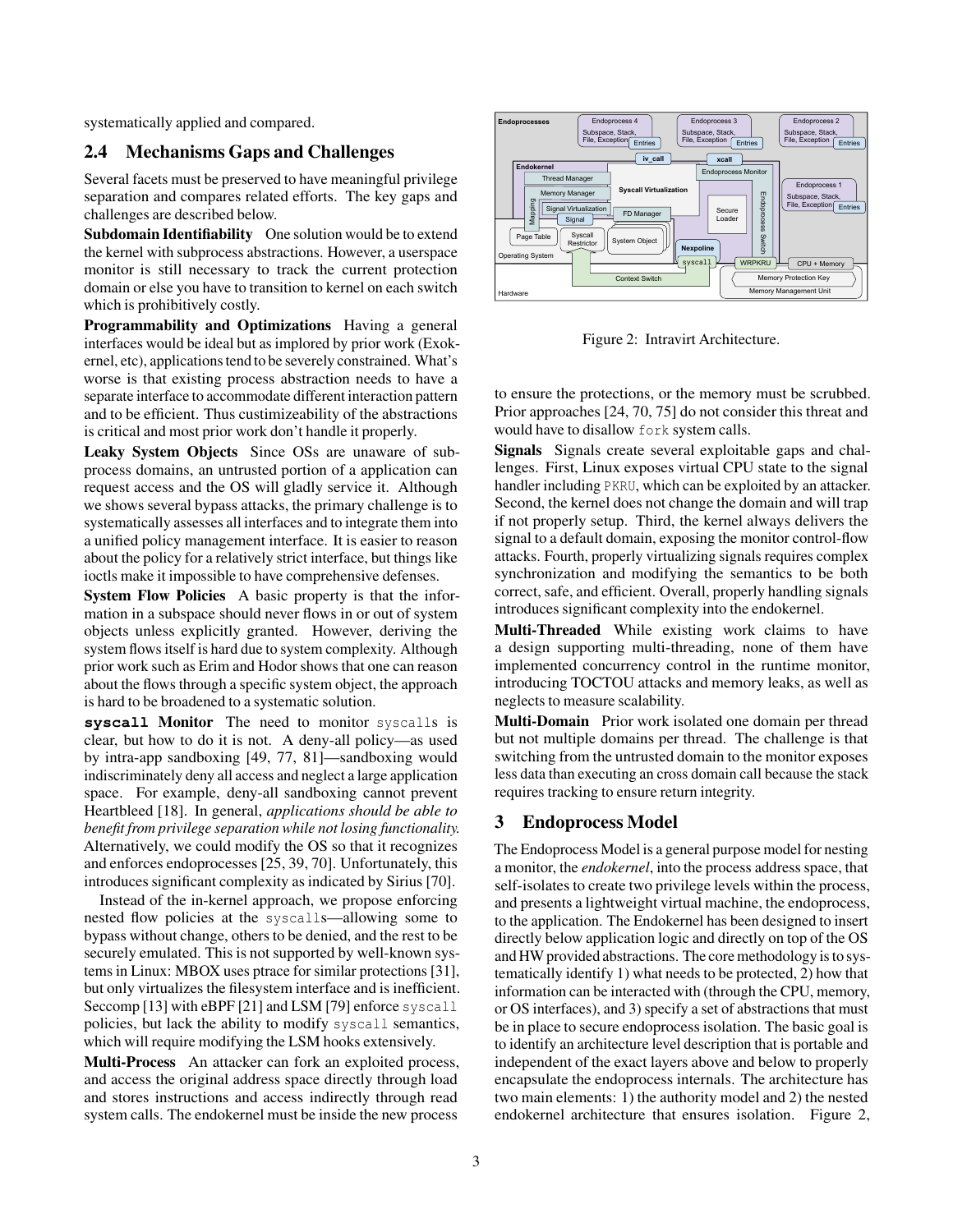depicts these three elements together in the architecture.

### 3.1 Design Principles

We share the trusted monitor principles as outlined by Needham—tamper-proof, non-bypassable, and small enough to verify [51]—and add the following:

Nested Separation Kernel Address spaces and kernel interactions are slow, eliminate all OS interactions [16, 60]—*i.e.,* pure userspace, while being smaller than a microkernel and only tolerating elements inside if they support primitive separation mechanisms with a minimal interface.

Self-Contained and Secure Userspace Avoid implementing system object isolation in the kernel: adding yet another security framework hacked on top of thousands of kernel objects. Nesting requires part of the mechanism to be in-process, however, certain resources could be virtualized by the OS. While that seems like it might be the best choice, if parts of the process were virtualized by the monitor and others by the OS then: 1) complexity arises in bridging the semantic gap of the abstractions, 2) bugs can arise from complex concurrency, access, and exception control, and 3) ties the endoprocess abstraction to a specific kernel implementation instead of the semantics of its interface.

General and Extensible The design should permit many implementations, *i.e.,* using various hardware (MPK) or software isolation (SFI) techniques that might present valuable tradeoff points in the security-performance space. The architecture should enable safe extensibility of the security abstractions to enable custom, least-authority protection services.

### 3.2 Authority Model

The Endokernel represents and enforces authority based on a protection domain, called an *endoprocess*. As outlined by Lampson [36] and instantiated by Mondrix [78], an endoprocess must provide the basic properties of data abstraction: protected entry/return and memory isolation, while also protecting access through OS objects. Most existing work multiplexes regions of the virtual address space and protects control flow, however, these works neglect to map memory space isolation to the system objects. Thus, in addition to CPU and memory virtualization, the Endokernel also virtualizes: CPU registers, the file system, mappings, and exceptions (as implemented through signals).

### Definition 1. *An endoprocess is a lightweight virtual machine represented by (instruction, subspace, entry-point, returnpoint, file, mapping, process, and exception) capabilities.*

Instruction capabilities specify which instructions are permitted without monitoring, and is required to fully virtualize the CPU—similar to the hosted architecture of VMMs, SFI, and Nested Kernel approaches. Explicitly representing instructions is critical as many protection models control instructions by using hardware privilege levels (rings), capability hardware, software based techniques like SFI (inline monitors), or deprivileging (static verifiers w/ runtime code integrity). The way we virtualize the CPU also influences low-level mechanisms that enforce protected entry and exits.

Memory capabilities allow an endoprocess to read, write, or execute a *subspace*, which is a subregion of the virtual address space. The default subspaces for each endoprocess include: stack, heap, and code. File system capabilities specify operations permitted for opening, reading, and writing runtime state through the file system. Mapping capabilities determine what changes to the address space (*e.g.,* mmap, mprotect, *etc.*) a endoprocess has. Process capabilities determine what interactions are permitted between processes. Exception capabilities allow a endoprocess to securely register for and handle signals (*e.g.,* SIGSEGV). Entry-point capabilities denote points at which a endoprocess transition is permitted, effectively converting function calls into RPCs. Return-point capabilities are dynamically generated on cross-domain calls, xcall, and require the machine to return in nested order. Each endoprocess, by default, is granted exclusive access to its own code, data, and stack subspaces. An *execution context* is the combination of the (endoprocess *X* thread context). Thus the endoprocess is similar to a traditional process by allowing multiple threads to coexist concurrently, while threads traverse endoprocesses as they execute.

Property 1 (Endoprocess Isolation). *Each endoprocess is granted exclusive access to its code, data, and stack subspaces, guaranteed secure entry/return, mapping capabilities for it's own subspaces, and capabilities to OS level interfaces unless explicitly excluded for isolating other endoprocess state.*

With these capabilities, the Endokernel exposes the ability to fully virtualize each resource while restricting access to privileged in-process state (*e.g.,* monitor memory). This is essential as many applications cannot be deployed without a certain level of access, but the monitor itself must ensure its protection.

### 3.3 Nested Endokernel Organization

The Endokernel Architecture is a process model where a security monitor, the *endokernel*, is nested within the address space with full authority. The endokernel multiplexes the process to enforce modularity in a set of endoprocesses. The first goal of the endokernel is to self-isolate, *i.e.,*secure the endokernel state and endoprocess abstraction from *untrusted domain* bypass.

In-Process Policy The endokernel is granted full authority to all process resources, and the untrusted domain is granted access to all process resources except for the following: endokernel subspaces; memory protection (*e.g.,* registers via WRPKRU) and direct OS call (*e.g.,* syscall) instructions; file system operations that would allow access to endokernel subspaces (*e.g.*, read/write/proc/self/mem/endokernel-subspace); address space manipulation (*e.g.,* mmap) that would expose endokernel subspaces; and signal capabilities that could otherwise use to bypass subspace isolation. Just like any kernelized system, protected gates ensure the endokernel is securely entered into when a protection domain switch occurs. This architecture is similar to and inspired by the hosted VMM architecture and Nested Kernel Architecture.

Definition 2 (Endokernel Architecture). *An Endokernel Architecture is a split process model where the endokernel is nested within the address space.*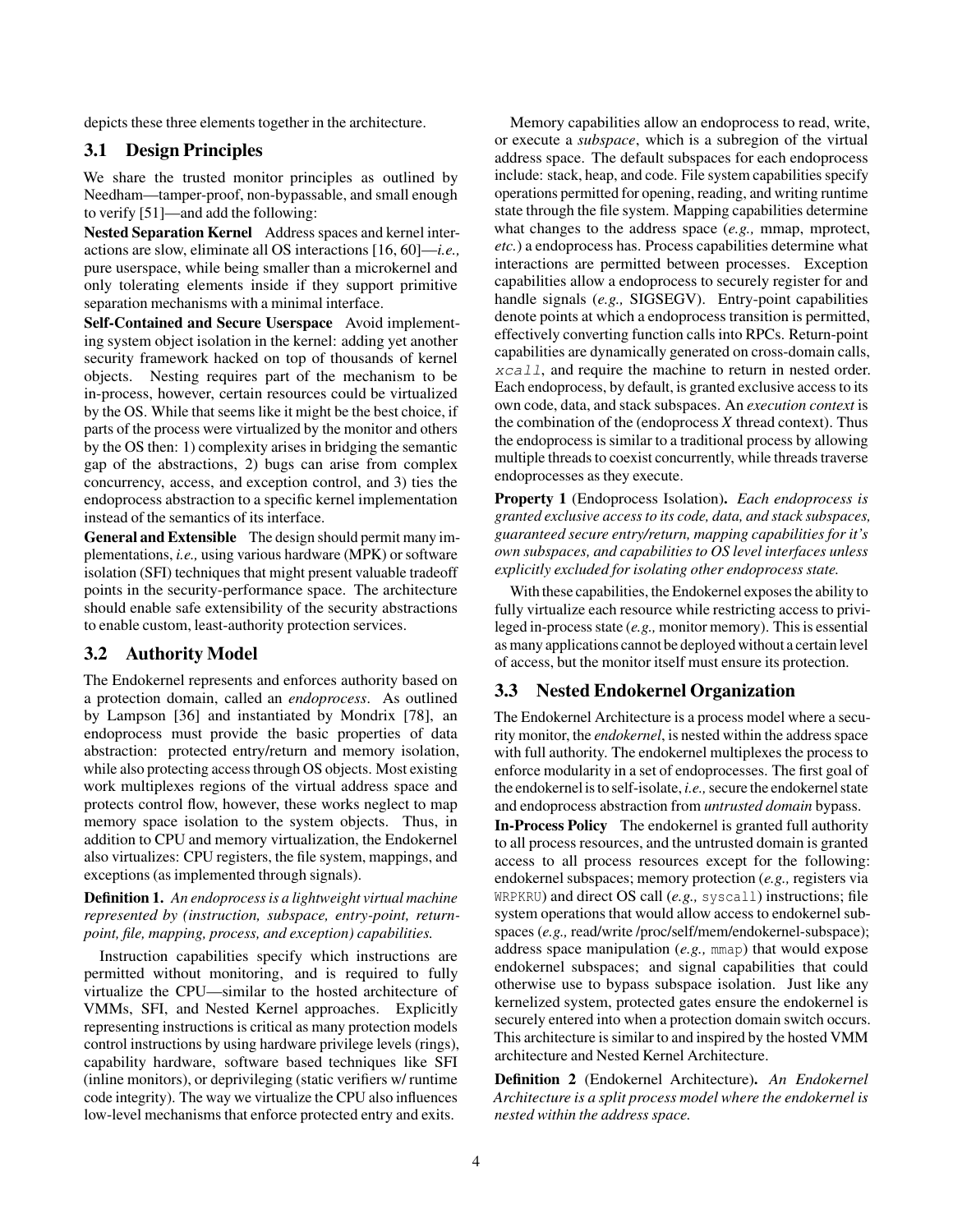The endokernel is responsible for exporting the basic endoprocess abstractions for all untrusted domain endoprocesses, thus enabling a new method for virtualizing subprocess resources and enforcing the following property:

### Property 2 (Complete Mediation). *A non-bypassable endokernel that is simple and guarantees isolation.*

To achieve this the Endokernel enforces the following policies: secure loading and initialization so that all protection is configured appropriately; exports call gates for cross domain calls and ensures argument integrity and context-switching; inserts a monitor for all system calls so that they can be fully virtualized; monitors all address space and protection bit modifications to ensure isolation is not disabled; controls all signals so that they route through the endokernel before transitioning to any untrusted domain endoprocess; and handles concurrency to support multi-threaded execution.

Interface In the basic architecture, the endokernel transparently inserts itself and presents a minimal interface to the protected resources. All virtualized resources are accessed through calls into the endokernel. Access to address spaces and file systems are monitored through the system call interface. Other resources are memory based and since the untrusted domain has no access to the endokernel state, there is no need for an explicit interface. A endoprocess is created with an endokernel call that specifies a set of pages and entry points. Protection Sphere and Transitive Capabilities Most

operating systems provide a fork and exec functionality for creating new processes. If left unconsidered, as all prior work does, then the fork'ed process will be able to access privileged state. Furthermore, on exec the runtime erases the process, which on first glance preserves the basic property, however, the new process could use the file system to access the parent's process state. In this work we choose to ensure 1) all forks include the same endokernel that enforces the policy in the new address space, and 2) retain system interface restrictions in an exec'ed process.

Definition 3 (Protection Sphere). *Each process defines an* protection sphere*, a context within which subspace isolation is guaranteed in and across all* fork*ed address spaces.*

The implication is that a protection sphere provides a new realm of capability programming with the potential to tradeoff restricted runtimes for all forked processes (similar to work on Shill [48] and left for future exploration). To ensure subspace isolation, the following property must be maintained.

Property 3 (Fork+Exec Transivtivity). *The endokernel transitively enforces the capabilities in each* fork*ed process.*

## 4 Intravirt Design and Implementation

Intravirt is a userlevel only Endokernel system that fully virtualizes privilege and prevents bypass attacks. Beyond memory and CPU virtualization, it emphasizes full virtualization of system calls and signals, as well as exposes and addresses concurrency, multi-threaded, and multi-domain challenges. Intravirt injects the monitor into the application, as the trusted domain endokernel, and removes the ability of the untrusted domain to directly modify *privileged state*. Privileged state includes: protection information (PKRU and memory mappings), code, endokernel code and data, direct system call invocation, raw signal handler data, CPU registers on transitions and control-flow, and system objects. The endokernel is inserted on startup by hooking all system call execution and initializing the protection state so that the trusted domain is isolated with no files opened or mapped.

## 4.1 Threat Model and Assumptions

We assume that an application is benign but potentially buggy: the same as prior work. We assume Intravirt is free of memory corruption bugs and trust the OS and hardware implementation of protection keys. An attacker can use bugs to launch a buffer overflow that both deviates control and injects a payload: a shell script or return, jump, or data oriented program. We assume an attacker can leverage any instructions within the memory space in an attempt to launch a shell, fork processes, and in general exercise any system interface. The attacker can attempt confused deputy attacks on Intravirt interfaces in order to launch TOCTOU and concurrency corruption. We do not consider architectural side-channels.

### 4.2 Privilege and Memory Virtualization

CPU and memory virtualization are the foundation of Endokernel isolation. Most of this work was generated by prior work in single-privilege level isolation (Nested Kernel, Erim, and Hodor). We provide a concise description here, and place a more complete overview is provided in Appendix A. Intravirt uses MPK protection keys to assign subspaces to endoprocesses. In our prototype, all pages of the trusted domain have key 0 and all pages of the untrusted domain have key 2. A *virtual privilege switch* occurs when the PKRU is modified so that access is granted to all domains, which is secured by using *instruction capabilities* to ensure the only WRPKRU instructions are inside secured call gates. To ensure these two are in place, we must ensure code, control, and memory integrity from system object, concurrency, and signal threats, which are detailed in subsequent sections. We add a new consideration for preventing processes from gaining control by switching into 32-bit compatibility mode, which changes how some instructions are decoded and executed. The security monitor code may not enforce the intended checks when executed in compatibility mode. Thus, we insert a short instruction sequence immediately after WRPKRU or XRSTOR instructions that will fault if the process is in compatibility mode. See Appendix D for more details.

### 4.3 System Call Monitor and Handling

Intravirt must ensure that access to system objects is virtualized. We could place this monitor in the kernel, however, that would separate the memory protection logic from the mechanism and create greater external dependencies. Furthermore, it would push the policy specification into the kernel, but the abstractions supported need to be extensible and thus will endanger the whole OS. Instead we observe that system resources are provided via syscalls, whose semantics are stable and allow for reasoning and enforcement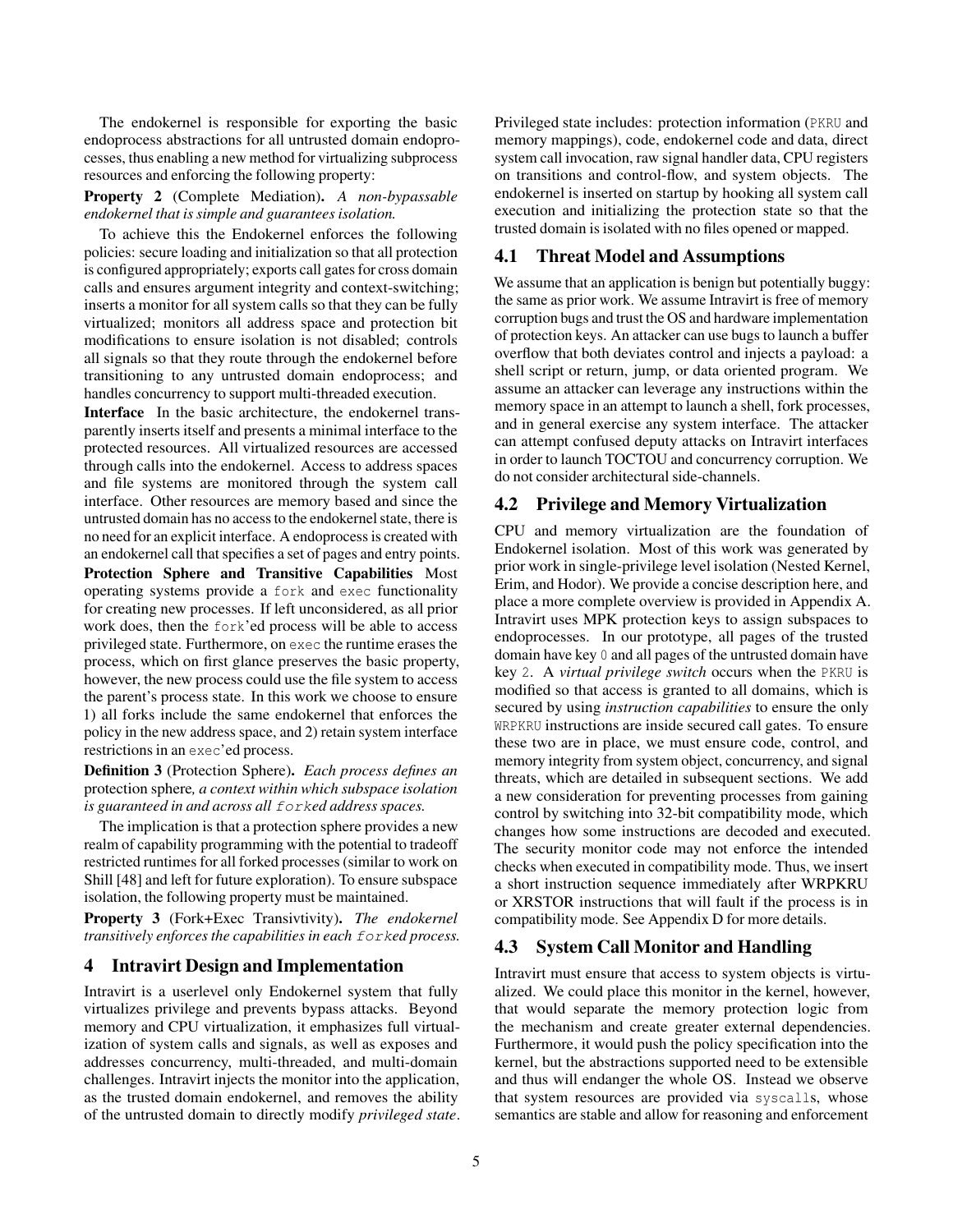of endoprocess isolation policies. Additionally, Intravirt will have greater portability if targeting POSIX. Even if we locate the monitor in the kernel, we will have to add extra context switches and layers of complexity in the kernel.

Intravirt virtualizes system objects by monitoring control transfers between the untrusted domain and the OS through a novel in-address space monitor, called the *nexpoline*.

#### Property 4 (Nexpoline). *All legitimate syscalls go through endokernel checks and virtualization.*

The basic ways Intravirt does this include: 1) preventing all syscall operations from untrusted domain subspaces and 2) mediating and virtualizing all others. We could use a control-flow integrity monitor to provide both of these, like CPI [35], but that would add unnecessary overhead, require compiler support, and violate our minimal mechanism principle. Alternatively, we could extend the OS, but that would break our principle of no kernel dependencies and cost.

#### 4.3.1 Passthrough

The first step is to determine what virtualization, if any, is necessary, because many syscalls do not allow endoprocess bypass. Additionally, a syscall will use the application's virtual addresses to access the memory, which means that the MPK domain will be enforced even from supervisor mode—this is something we learned only through failing, so it is important to note that by default the kernel leaves the MPK domain untouched and thus the hardware continues to enforce the protection even from supervisor mode. The benefit of this is that any kernel access to endoprocess subspaces not permitted by the current PKRU value will trap into the endokernel—a powerful deny-by-default policy enforced even on ioctls with unknown semantics. It does not mean that the kernel cannot remap pages and get around the domains, but a common path for access must be coded around, adding greater confidence to the protected access paths. With these passthrough syscalls, we use our protected nexpoline control path and right before executing the syscall, we transition the PKRU domain to the original caller so the kernel will respect the memory policies in place. After the syscall, Intravirt will switch to trusted domain to finalize the syscall and then transition back to the calling endoprocess.

#### 4.3.2 No **syscall** from untrusted domain subspaces

To prevent direct invocation of syscalls, we remove all syscall instructions from untrusted domain and ensure integrity like we do for WRPKRU, however, the syscall opcode is short and might lead to high false positives. Instead, we use OS sandboxes that restrict syscall to a protected trusted domain subspace. There are two that can be used: seccomp and dispatch. When we started, seccomp was the only option, but has many drawbacks: 1) you cannot grow or modify a seccomp filter, making support for multi-threading and forks challenging; and 2) it adds significant overhead. The only way to address the second is to use a different mechanism. Thus, we explore a recently released kernel dispatch mechanism, a lightweight filter that restricts syscalls to the particular

subspace. Both of these mechanisms work by specifying the virtual address region that is permitted to invoke system calls, which we use to restrict to endokernel subspaces.

#### 4.3.3 Complete mediation for mapped **syscall**

Unfortunately, the only way to invoke a syscall is for the opcode to exist in the runtime, meaning it must be placed in the memory where the untrusted domain can jump to. Ideally, protection keys would distinguish executability and we could use a endoprocess switch, but they do not: Intel<sup>®</sup> relies on the NX mappings. Alternatively, subspaces with syscall opcodes could be marked NX, but the nexpoline would require another syscall to enable write access to the page.

Instead, the nexpoline protects each instance of syscall; return; instruction sequence, i.e., the *sysretgadget*, so that if control neglects to enter through the call gate, the syscall is inaccessible. The basic control flow is to enter through the call gate and perform system virtualization, set up the nexpoline code subspace, jump to the syscall, then return to the handler for cleanup. We develop three isolation techniques: 1) randomizing the location of the *sysret-gadget* and restrict access to the endokernel, 2) making the instruction ephemeral by adding and removing it before and after each syscall, and 3) using Intel® CET hardware. These designs become complicated when considering concurrency, which we detail in §4.6.

Randomized Location To abuse the *sysret-gadget* the attacker must know its location, which is randomized in the first isolation approach. We create one pointer that points to the *sysret-gadget*, and make it readable by the endokernel endoprocess. This means that to get access to the pointer, the endoprocess must be switched-to first, and thus guarantee protected entry. The pointer is looked up immediately after switch, which means that all code between that instruction and the *sysret-gadget* will execute: endokernel executes all virtualization and once approved invokes the *sysret-gadget*. This ensures complete mediation because the only way to get the *sysret-gadget* location is to enter at the beginning. The *sysret-gadget* can then be re-randomized at various intervals to provide stronger or weaker security; we measure the cost of randomizing at differing numbers of syscalls.

Ephemeral On-Demand While randomization—especially if randomizing on each syscall—creates a high degree of separation, it is not guaranteed. To provide deterministic isolation, we present the *ephemeral* nexpoline, which achieves isolation by writing the *sysret-gadget* into an executable endokernel subspace on gate entry and rewriting to trap instructions (int 3) after completion. This requires Intravirt to create a single page for the nexpoline in the trusted domain with read and write permission restricted to the endokernel (via MPK) and execute permission for all domains. Intravirt ensures that when the untrusted domain executes, the entire page is filled with int 3 instructions, which would fault if the untrusted domain were to jump to this page. The endokernel interposes on all control transfers from the OS to untrusted domain, thus it ensures that prior to any control transfer back to the untrusted domain the *sysret-gadget* is removed. As a result, there is no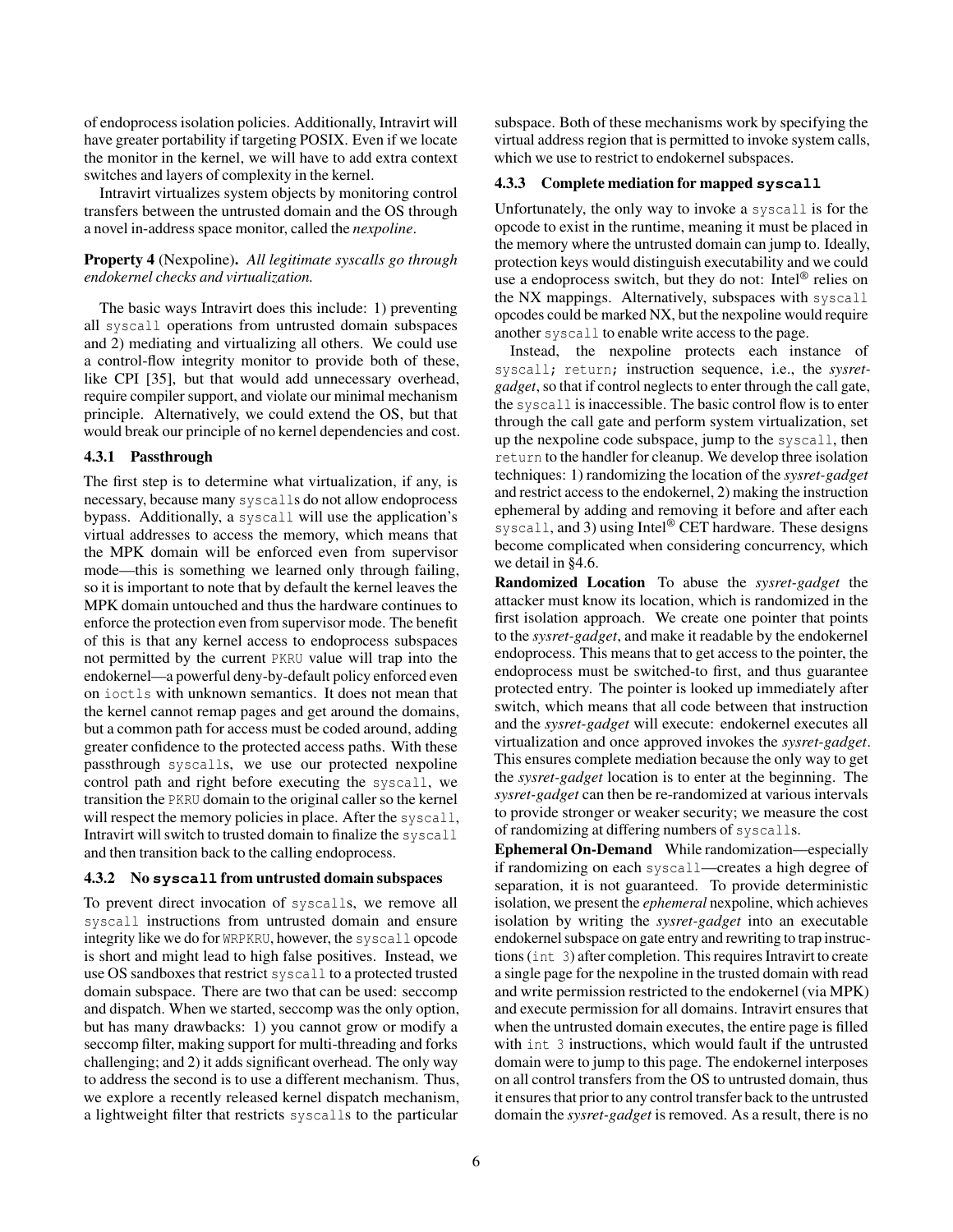executable *sysret-gadget* while untrusted domain is in control.

Control enforcement technology (CET) [28] CET provides hardware to enforce control flow policies. While designed for enforcing Control-Flow Integrity [3], we show how to (ab)use CET to implement a virtual call gate, which ensures syscall; return; is not directly executable by the untrusted domain. Briefly, CET guarantees that all returns return to the caller and indirect jumps only target locations that are prefaced with the end-branch instruction. CET also supports legacy code, by exporting a bitmap to mark all pages that can bypass indirect jump enforcement, but the shadow stack must be used across the whole application.

Intravirt allocates a shadow stack for each endoprocess and ensures that a stack cannot be used by a different endoprocess by assigning each one to a protected subspace. Intravirt marks all endokernel entrypoints with ENDBR64: denying transitions into the endokernel from any indirect jumps. This creates a problem though, because indirect jumps within the endokernel also require end-branch instructions and could be used as alternative entrypoints to the endokernel. Thus, all jumps within the endokernel are direct jumps with a fixed offset from current IP and thus are not exploitable. This allows syscall; return; to be placed anywhere in the trusted domain, since the hardware automatically ensures all syscall will start from a legit entrypoint. While CET can provide greater security for the whole application, our evaluation shows significant overheads compared to the other approaches (see §6).

### 4.4 OS Object Virtualization

The primary goal of Intravirt is to preserve endoprocess isolation, which requires system object virtualization for eliminating cross endoprocess flows. Intravirt represents these in three three core system abstractions and policies to systematically reason about and specify policies: files (including sockets), address spaces, and processes.

Sensitive but Unvirtualized Syscalls A key class of system interfaces (ioctls, sendto, *etc.*) may index into regions of the address space that the kernel might accesses on behalf of a process, but as discussed, the kernel will use the userlevel virtual addresses which are protected by the hardware enforcing MPK domain isolation even from privilege accesses. These do not require full system level virtualization, but if the kernel did not implement that strategy, they could be fully virtualized by analyzing the arguments and denying any access that crosses endoprocess isolation.

Files The Linux kernel exposes (via the procfs) several sensitive files that may leak endoprocess's memory, because the kernel does not enforce page permissions, e.g., /proc/self/mems. [12]. To prevent any file-related system call from ever pointing to such a sensitive file, Intravirt tracks the inode of each opened file. Conveniently, inodes are the same even when using soft or hard links. This allows Intravirt to enforce that no open inode matches the inode of a sensitive file. The associated rules are transitively forwarded to child processes as they inherit the file descriptor table of the parent. Mappings In addition, one may break the isolation property of Intravirt by aliasing the same file mapping multiple times with different access permissions. For instance one mapping may allow read/execute, while the other alias mapping to the same file permits read/write accesses. We prevent such attacks by emulating the mapping using the regular file interface and copying the file to a read/write page first which is later turned read/execute after all security checks passed. As a result an executable page is never backed by a mapped file.

Memory system calls create, modify, or change access permissions of memory pages. Across such system calls we prevent endoprocess from accessing or altering another endoprocesses memory, e.g. by never permitting a endoprocess to map another endoprocess's memory. In addition, new memory mappings by a endoprocess are tagged as belonging to the endoprocess. Intravirt enforces these policies by building a memory map that associates access permissions with endoprocess.

Processes *[Remote Process Accessing]* The Kernel permits virtual memory accesses via process\_vm\_readv and process\_vm\_writev system calls. These calls access memory of remote processes or the current process itself. For these two system calls, we apply the same restrictions as for file-backed system calls preventing a domain from accessing another domain's memory. In addition, we completely prevent access to another process' memory via process\_vm\_readv/writev. *[fork and vfork]* Due to the insecure behavior of vfork, we emulate it by using fork instead. fork needs to be altered to enforce transitive policy enforcement across process boundaries. *[exec]* A process application can be modified using the exec system call. In this case, the kernel loads the new executable and starts executing it. This is problematic, because we need to initialize its protections before the application. Hence, any exec system call needs to be intercepted to ensure policy enforcement is enabled after exec.

Forbidden system calls Several syscalls access protection state. Intravirt currently denies access to the following and leaves their virtualization to future work: clone with shared memory, pkey\_\* system calls, modify\_ldt, rt\_tgsigqueueinfo, seccomp, prctl accessing seccomp, shmdt, shmat, ptrace.

### 4.5 Signal virtualization

Signals modify process control flow by pushing a signal frame onto the stack and transferring control to the point indicated by signal handler. Beyond exposing the endoprocesses to control hijack, signals also expose the PKRU through struct sigframe, which would allow an attacker to modify policies. Intravirt virtualizes signals by adding a layer of indirection between untrusted domain code and the OS.

Basic Operation On signal registration, the endokernel tracks the handler in an internal table, *i.e.,* the virtual signal, and then registers a real signal with the OS that points to a handler within the endokernel. Just like interrupt handling in a kernel, Intravirt splits signal handling into a top and bottom half. The bottom half receives a signal and sets up the top half to deliver it after performing a sigret to the kernel. Intravirt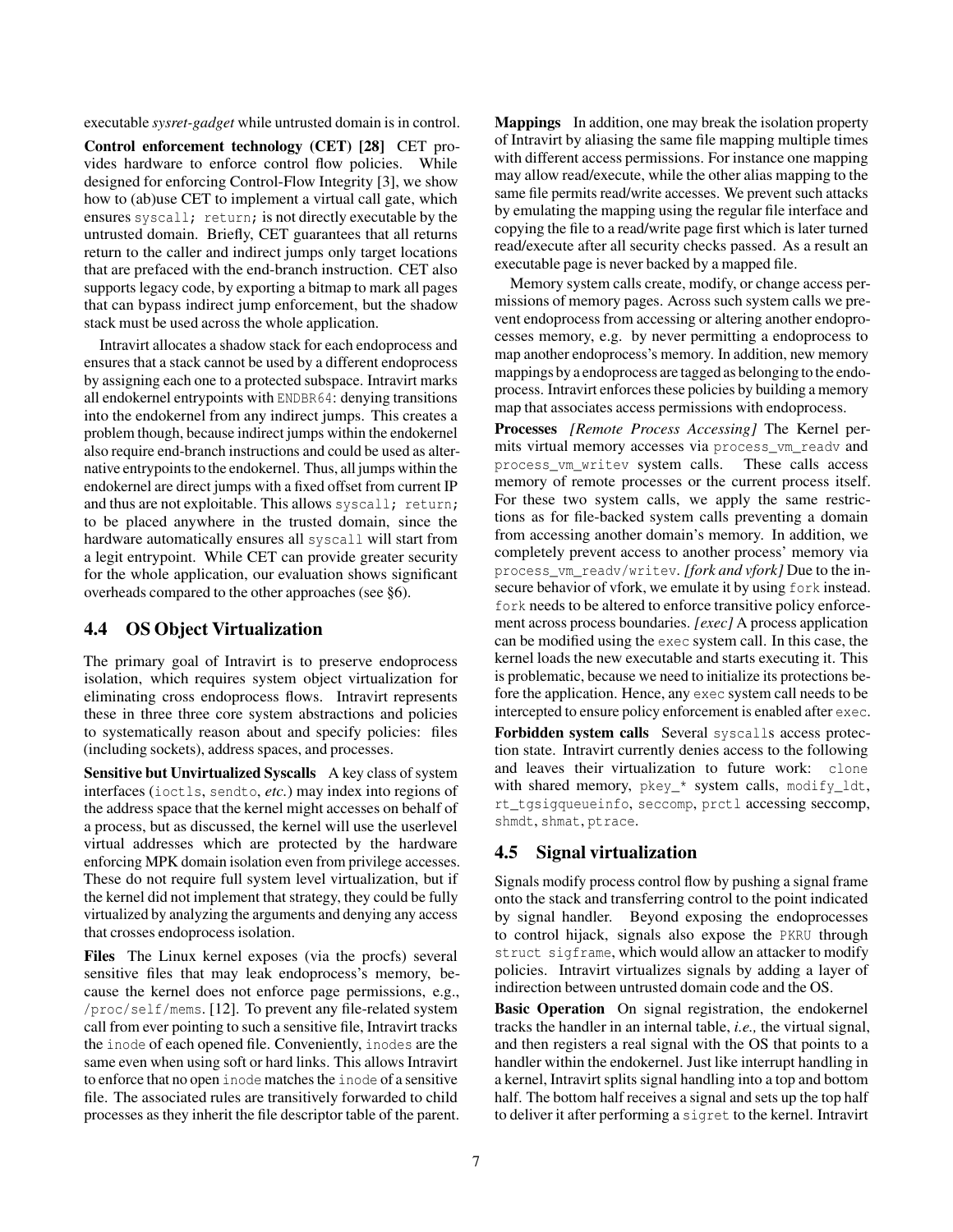only allows one signal to be queued for delivery at a time (by using signal masking), thus relying on the OS to manage nested signals without losing compatibility.

Concurrency and Reentry Signals can be delivered asynchronously—to the untrusted domain or the endokernel or synchronously to the endokernel—while the monitor was virtualizing a syscall. In each case, Intravirt adds the signal to the pending queue and calls sigret, however, the handler sets up different return locations based on the endoprocess. If it is the untrusted domain, then Intravirt modifies the return location to be the exit gate so that all configurations are in place for untrusted domain execution. If in the endokernel, Intravirt returns to the interrupted state preceding the signal. This ensures that the monitor remains atomic and that all Intravirt virtualization is cleaned up prior to returning to the untrusted domain.

Default **PKRU** Domain Linux resets the PKRU to a default value on all signal delivery, which means it can not deliver to the secure endokernel stack. We created a design and implementation to work with this limitation, but realized the signal handling interface should instead deliver the signal to the registering domain. Appendix F describes this design as it is far more complex to securely handle signals, but in our final prototype we decided to modify the Linux kernel to deliver signals to the registering PKRU domain and thus securely transition from the kernel to the endokernel.

### 4.6 Multi-threading and Concurrency

While concurrency is a well-known issue for multi-threaded monitors, prior systems have ignored its design and implementation. The issue is that the endoprocess abstraction allows concurrent threads and thus exposes memory to corruption that could modify execution through TOCTOU attacks.

Nexpoline Isolation with the Queen Thread An attacker could jump to the *sysret-gadget* when another thread is executing a syscall. The randomized nexpoline is simplest since we depend on probability and can enlarge the size of*sysret-gadget* region. CET is also simple by using per-thread shadow stacks to prevent unauthorized indirect jump. The most complicated design is Ephemeral nexpoline because it exposes the *sysretgadget* with executable permissions. The solution is to create per thread syscall filters that restrict each thread to using a different page, so that even if another thread finds the location and calls it, the kernel will deny. Unfortunately, this design is complicated by the functionality of the filter. The dispatch mechanism is not a problem since it can reset the region on any new thread creation. However, seccomp inherits filters in all forks. Intravirt addresses this by introducing a special thread, called Queen, that has no seccomp filter and which spawns all new threads created by clone with a per thread nexpoline filter.

Monitor Atomicity TOCTOU attacks expose various state to corruption due to race conditions in endokernel processing. One solution is to use a monitor pattern that allows one thread to enter at a time, however, this would be prohibitively costly. Our solution is to use fine-grained locking based on the specific OS object being interacted with. First, we provide a lock for each file descriptor: each file descriptor can be

concurrently accessed, but only one thread can access one file descriptor in one system call at a time. Second, for mapping based OS objects, we maintain a global lock that only one thread can call mapping based system calls. Third, we provide one global lock for the system calls managing signals.

## 4.7 Multi-Domain for Least Privilege

So far we discussed the abstraction of a single untrusted endoprocess and a privileged endokernel. In this section we extend the abstraction to allow multiple untrusted endoprocesses. This allows developers to decompose applications into least-privilege functional units. While Intel® MPK is limited to 16 domains in total (and 14 usable for Intravirt), the design is independent of the number of domains and supports virtualizing of domains as suggested by libMPK [54]. Intravirt builds on MPK to provide an interface to isolate code and data, create a endoprocess, switch endoprocesses via xcall, and a utility library to assist the needs of a endoprocess.

Secure Dynamic Creation of endoprocesses We overload the existing endokernel system call monitor to handle a virtual system call iv\_create\_domain(code, data, entrypoints, xcall stub). Intravirt assigns an unused MPK domain to the endoprocess, and maps the code and data to this domain to prevent other domains from accessing them. It additionally virtualizes OS objects and signals as described in § 4.4 and § 4.5 and monitors the system calls of all endoprocesses to prevent privilege escalation. Switching into the newly created endoprocess is restricted to the provided entrypoints. To improve the switching performance, Intravirt installs a secure domain switch at the xcall\_stub which is used to call other endoprocesses.

Securely Switching between endoprocesses via **xcall** Switching between endoprocesses is supported via xcall (endoprocess, entrypoint\_id, ...). Each switch is mediated via the endokernel which holds the information for the entrypoints of each endoprocess. Therefore, xcall switches to endokernel and looks up the entrypoint of the target endoprocess without destroying the callee arguments. It then updates the currently running endoprocess and switches to that endoprocess (including a stack switch) to proceed to the function call. During that process signal delivery to the current endoprocess is disabled to prevent leakage via signals.

## 4.8 Implementation Details

Intravirt is built out of five primary components—secure loading, privilege and memory virtualization, syscall virtualization, signal virtualization, and xcall gates. We use the Graphene passthrough LibOS [71–73] to securely load, insert syscall hooking into glibc, and separate the trusted domain from untrusted domain memory regions. We use ERIM [75] to isolate memory and protect WRPKRU, and 200 LoCs for tracking page attributes. We implement all syscall and signal virtualization code. In total our system comprises  $\approx$ 15k lines of code, with  $\approx$  6,400 new Intravirt code.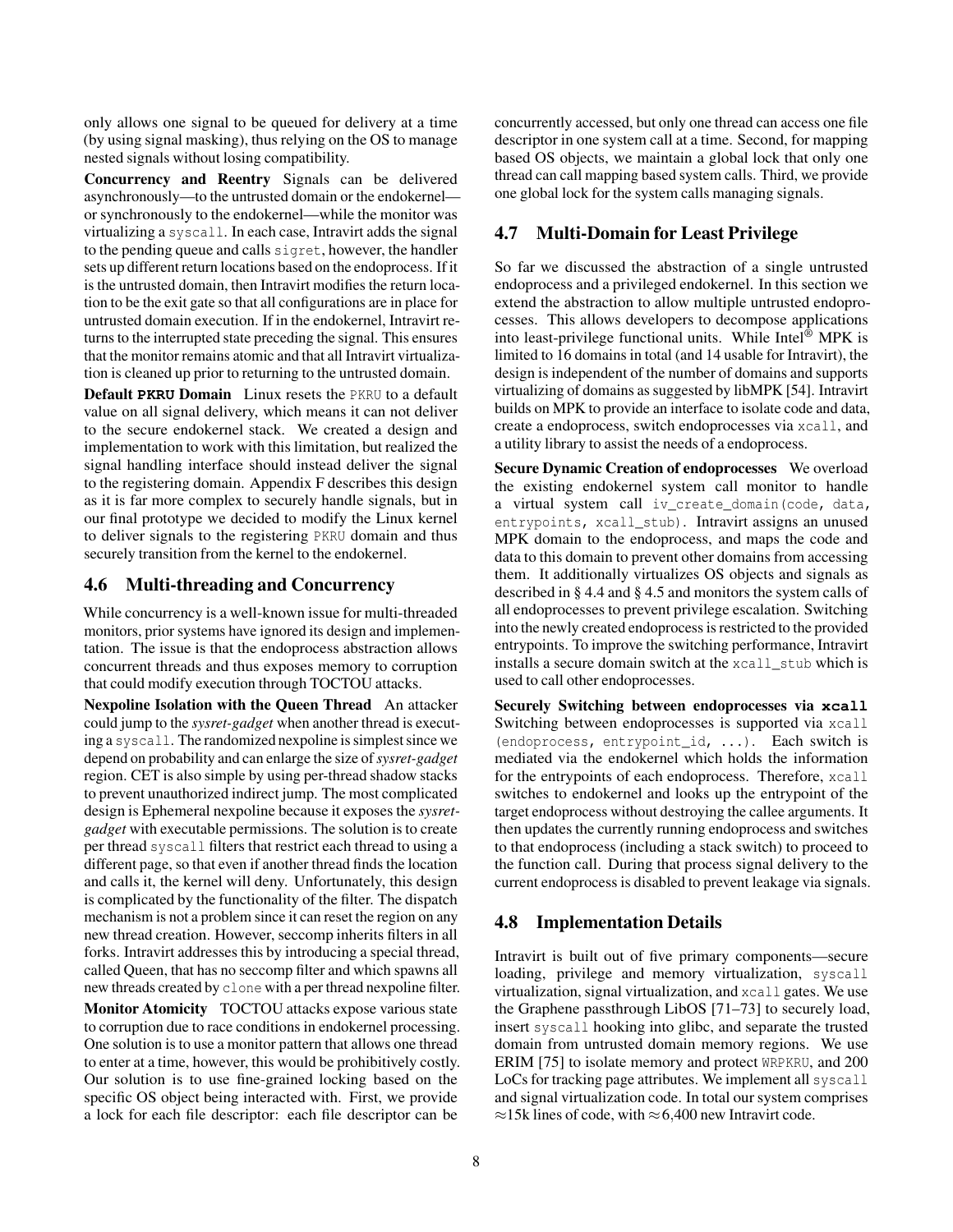### 5 Programmable Least-Authority

We demonstrate the extensibility of the Endokernel Architecture by developing virtual privilege rings and using them to 1) eliminate the recent sudo vulnerability [15] and 2) sandbox buggy parsers and isolate sensitive OpenSSL data in NGINX.

## 5.1 Separation Facilities: Nested Boxing

Least-authority is hard to apply in practice because security policies are highly dependent on the objects being protected. As indicated, many abstractions are rigid and do not allow for specialization from the application developers. The Endokernel Architecture allows us the ability to use the endokernel to explore diverse endoprocess and sharing models. Thus, we present the nested boxing abstraction, which effectively creates virtual privilege rings in the process. The nested boxing model allows each level access to all resources of the less privileged layers, while removing the ability from those domains to access more privileged domains. In this paper we fix the number of domains to four from most to least privileged: endokernel, safebox, unbox, and sandbox. Each domain is given an initialized endoprocess that provides capabilities for accessing domain resources. To make programming easier, we also use a libos that aids in allocation and separation policy management.

Dynamic Memory Management One of the core challenges with privilege separation is modifying the code so that data is statically and dynamically separated. Static separation is easily done using loader modification, but dynamic memory management is harder, in particular when we have to ensure subspace isolation. In our system we provide a nested endokernel allocator that transparently replaces whatever allocator the code originally used and automatically manages the heap and associated privilege policies.

Memory Sharing An endoprocess shares data through a simple manual page level *grant*/*revoke* model. A endoprocess *grant*s access to any of its pages to a lower privilege domain and removes access through the *revoke* operation.

Protected Entry and Return Cross domain calls, or xcalls, are invoked by the calling domain and can only enter the called domain at predefined entry points as specified by the endoprocess definition. This interface will reject all attempts of accessing the safebox if it is not to a preloaded entrypoint. It will then do the domain-switch: switch the stack, current domain ID, store the return address in a protected memory subspace, and transfer control to the safebox. When the called function finishes, it returns to the interface function, which domain-switches back to the untrusted domain. Entry points can either be defined manually or as we show for full library separation, by using the library export list. This model of control flow allows the called domain to subsequently call less privileged code, *i.e.,* if it does this the called code operates within the endoprocess context and is thus in the TCB. We allow users to determine when and how to use these features, granting greater flexibility at the cost of more complexity in reasoning about security if a callback is issued. This can implement the Shreds abstraction, if used in code with no callbacks.

## 5.2 LibOS and Automated Transformation

Programming the low-level interface affords power at the cost of effort required to use it. To simplify use we use a LibOS, called libsep, to aid developers in using the sandbox and safebox isolation, and we also provide an automation tool that separates at library boundaries.

libsep provides a simple interface for developers to statically annotate their code so that all data, code, and entry points are automatically separated during loading. Our approach uses section labels to do this. Additionally, the libsep tools automatically align subspaces for encapsulation and generates the stub functions. Instead of modifying the code with xcalls, entrypoints are automatically wrapped to invoke the xcall on use. Last, libsep provides a simple thread safe slab allocator.

Whole library isolation Alternatively Intravirt can separate entire libraries. The developer adds a function that specifies the library virtual address and then the libos labels all exported symbols as entry points and generates stub code. A key element of this design is that domain transitions only occur in one direction because we use it as a safebox. So if a library has a callback into a sandbox or unbox, that code will operate in the safebox privilege level.

## 5.3 Use Cases

In this section we detail two use cases of nested boxing.

### 5.3.1 Eliminating **sudo** Privilege Escalation

A recent bug was found in the sudo argument parser that allows an attacker to corrupt a function pointer and gain control with root access [15]. We compartmentalize sudo so that the parser code, in file parse\_args.c, is sandboxed, and restricted to only the command line arguments and an output buffer. The worst attack that can happen now is overflowing its internal buffer and eventually segfault or done nothing harmful. In summary, by changing approximately 200 lines of codes, importing our libsep in sudo and using Intravirt, we confine the argument parser and successfully prevent the root exploit. More generally, almost all parsers have a similar type of behavior and could benefit from similar changes, and possibly automatically.

### 5.3.2 Towards a Least-Privilege NGINX

We present a novel compartmentalization of NGINX, which allows us to measure the effort required and performance costs of improving the security of a complex system while using the nested boxing facilities. Our aim is to sandbox the NGINX parser and safebox the OpenSSL library. The value of the sandbox is that it defends against common buggy entry points (*e.g.,* CVE-2009-2629, CVE-2013-2028, and CVE-2013-2070) used by attackers to launch control-flow hijacks (by injecting HTTP requests) and leaking or modifying sensitive state (*e.g.,* cookies, another client's responses, or keys). The value of the safebox is to eliminate leakage of keys to the majority of the application, a TCB reduction argument, including session and private keys.

Safeboxing OpenSSL To prevent key leaks, we safebox the entire OpenSSL libraries by using libsep, which links a special loader function that identifies all OpenSSL code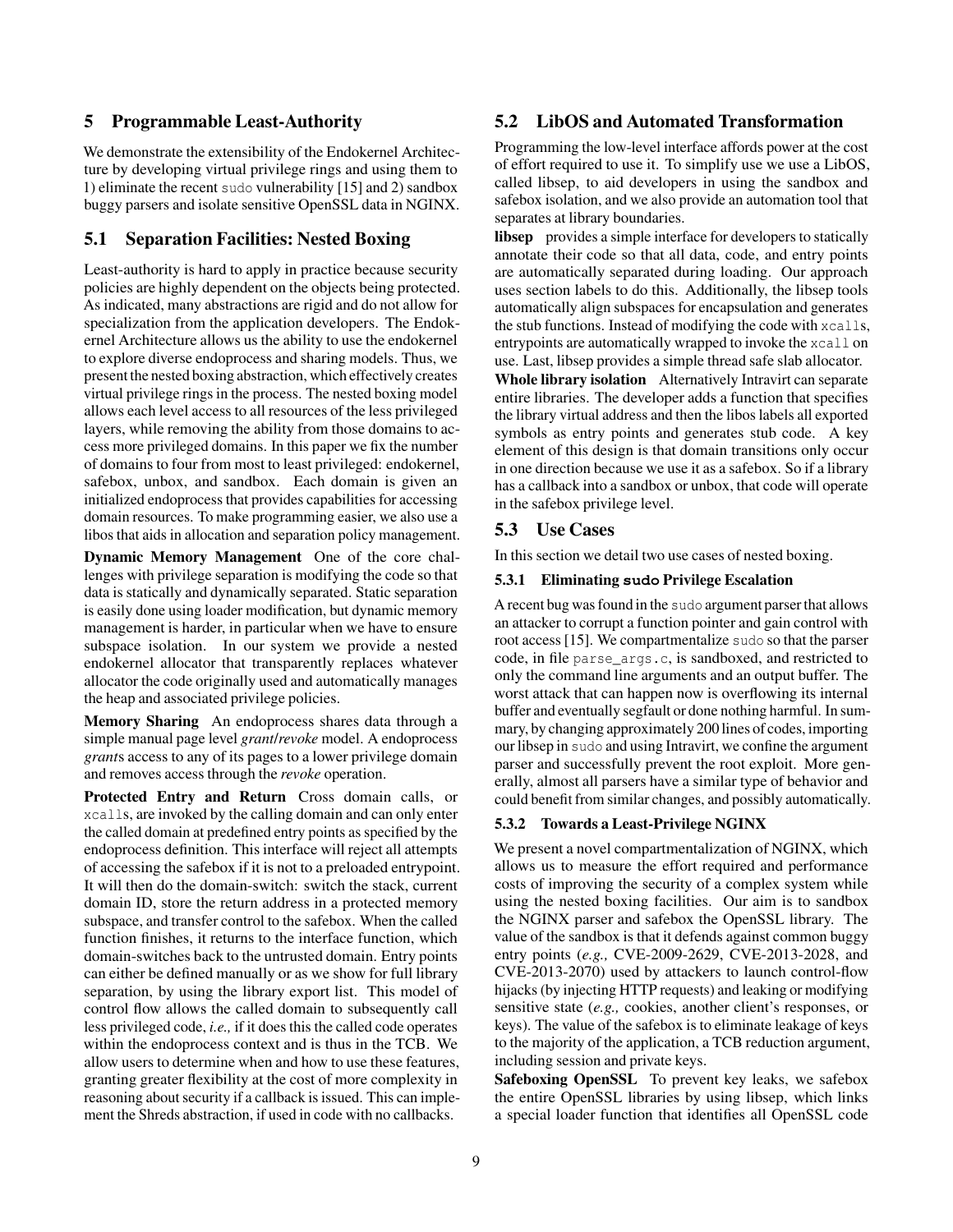and data sections during the start up time, and links libsep allocators, and initializes the endoprocess context. The tool also identifies entry points from the exports and instruments call gates for domain transitions. The developer minimally needs to link libsep into the application, identify the addresses of the sections, and call a new custom system call defined in Intravirt, then Intravirt does the rest—it can easily be applied to isolate other libraries. While this approach protects against vulnerabilities outside of OpenSSL, it does not prevent attacks from a compromised OpenSSL like Heartbleed [18]. To prevent such attacks, we could split OpenSSL similar to ERIM [75]. Another key element is that our abstraction only instruments calls into the library, so if the library calls back into the unboxed domain, then it will be in the TCB.

Sandboxing HTTP Parser The Nginx parser is because its functionality is limited while it has been historically buggy and grossly overprivileged. While the parser only interacts with a small subset of data, that data is referenced from a large structure, making sharing challenging. We address this by allocating each instance of the structure into a special page that the sandbox is *grant*ed permission to access upon invoking the parser and permission is*revoke*ed once finished. This allows us to minimize overprivilege to only the per request data structure and only for a short period of time, representing least-privilege.

We manually modified NGINX HTTP request handler to identify the address of the parser functions, and install the call gates by calling custom system call in Intravirt. As well, we aligned the data structures with the page sizes to properly work with MPK and we granted the data structures to the sandbox.

### 6 Evaluation

In this section we evaluate the security and performance of Intravirt. We highlight Intravirt's security properties protecting against known [12] and additional attacks found by us. Subsequently, we investigate the performance characteristics of Intravirt in several microbenchmarks, on common applications, and least-privilege Nginx use case.

### 6.1 Security Evaluation

Table 1 summarizes the quantitative security analysis based on known attacks described by Conner *et al.* [12] and additional attacks we found. Intravirt defends against the attacks raised in [12] and new attacks we found by virtualizing and monitoring OS objects and preventing privilege escalation via signals, multi-threading, multi-domain. We briefly discuss new attack vectors and refer the reader for details to the Appendix B. The attacks try to bypass Intravirt by performing system calls modifying the protection policies or try to elevate privileges by overriding the PKRU register.

Forged Signal The untrusted application may forge a signal frame which includes the PKRU value and directly call the monitor's signal entrypoint.

To differentiate forged signals from honest kernel signals, the signal entrypoint in Intravirt needs to be capable to distinguish both and stop forged signals.

Fork Bomb In case of a random nexpoline, the random location can be brute forced via a fork bomb that creates an

| Attack                                 | secc rand | secc_eph | <b>CET</b> |
|----------------------------------------|-----------|----------|------------|
| Inconsistency of PKU Permission [12]   |           |          |            |
| Inconsistency of PT Permissions [12]   |           |          |            |
| Mappings with Mutable Backings [12]    |           |          |            |
| Changing Code by Relocation [12]       |           |          |            |
| Modifying PKRU via sigreturn [12]      |           |          |            |
| Race condition in Signal Delivery [12] |           |          |            |
| Race condition in Scanning [12]        |           |          |            |
| Determination of Trusted Mappings [12] |           |          |            |
| Influencing Behavior with seccomp [12] |           |          |            |
| Modifying Trusted Mappings [12]        |           |          |            |
| <b>Forged Signal</b>                   |           |          |            |
| Fork Bomb                              | $\circ$   |          |            |
| <b>Syscall Arguments Abuse</b>         |           |          |            |
| TSX attack                             | $\circ$   |          |            |
| Race condition                         |           |          |            |

Table 1: Quantitative security analysis based on attacks demonstrated in  $[12]$  and attacks found by us.  $\circ$  indicates the variant of Intravirt in this column is vulnerable, • if it prevents this attack.

infinite amount of processes trying to make a system call by guessing the nexpoline's location. This bypasses the regular entrypoint of the nexpoline and any security checks. The ephemeral and CET nexpoline are not vulnerable to this attack.

Syscall Argument Abuse An attacker may use pointers in unvirtualized system call that point to memory of a privileged domain to test for bits in the contents.

**TSX Attack** Intel<sup>®</sup> TSX [27] supports transactional memory which performs rollback of memory and execution. This feature can be used to efficiently probe memory contents. Only the random nexpoline is vulnerable to this attack, since the secret random location can be probed via TSX.

Race Conditions Race conditions in Intravirt could be exploited in mutli-threaded and -processed applications. Shared memory across multi-processes provides a potential avenue to modify system call arguments by a second process after Intravirt performed the necessary security checks. To prevent these multi-process attacks, Intravirt relies on its own copy of the system call arguments which cannot be access by another process. Similar attacks may also be performed by multiple threads. In particular, the interleaving of system calls can be exploited to gain access to secrets.

## 6.2 Performance

In this section we characterize the performance overhead of Intravirt. First, we explore microbenchmarks focussing on the cost to intercept system calls and signals. Second, we demonstrate the performance of Intravirt for common applications. Third, we evaluate the cost of the least-privilege Nginx use case.

We perform all experiments on an Intel $^{\circledR}$  11th generation CPU (i7-1165G7) with 4 cores at 2.8GHz (Turboboost and hyper-threading disabled), 16GB memory running Ubuntu 20.04, and the kernel version 5.9.8 with CET and syscall dispatch support. For all experiments we average over 100 repetitions and analyze different Intravirt configurations. Intravirt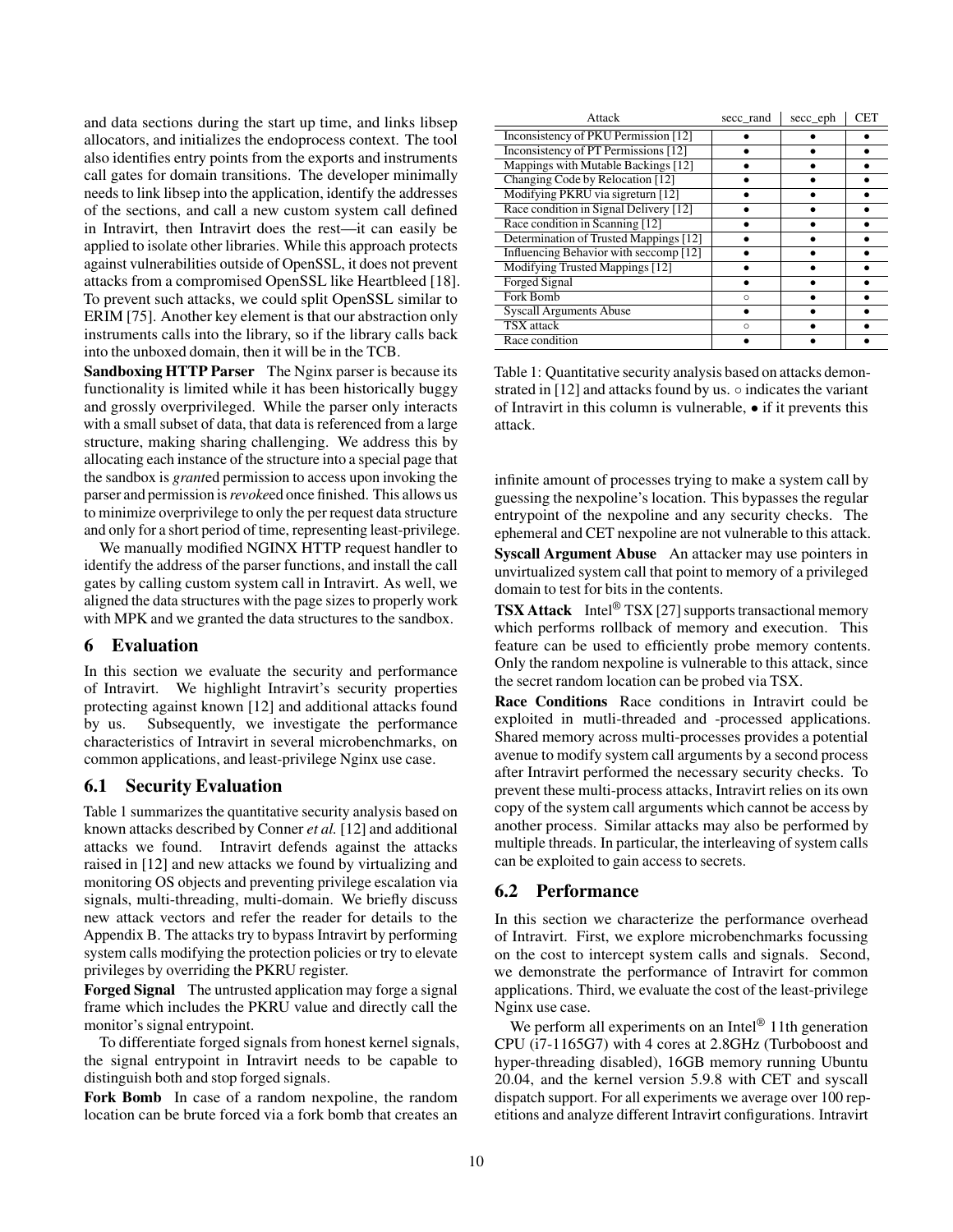relies on a Seccomp filter or a syscall user dispatch (denoted by Sec or Dis) for system call interception, and random, ephemeral, or CET trampoline (denoted as rnd, emp, cet). In this configuration space we evaluate 5 different configurations ((*secc*|*disp*)(*rand*|*eph*|*cet*)) excluding *disp* − *rand* configuration because it's major overhead is from the random number generation. Throughout this section, we compare against MBOX [31] and strace, ptrace-based system call monitors. MBOX fails for experiments using common applications. In these cases we approximate the performance of MBOX using strace. In our microbenchmarks strace outperforms MBOX by 2.7 % providing a conservative lower bound for MBOX.

#### 6.2.1 Microbenchmarks

System call overhead We evaluate Intravirt's overhead on system calls and signal delivery in comparison to native and the ptrace-based techniques. Figure 3 depicts the latency of LMBench v2.5 [45] for common system calls. Each Intravirt configuration and the ptrace-based techniques intercept system calls and provide a virtualized environment to LMBench while protecting its privileged state.

secc\_eph and secc\_rand \_1 modify the trampoline on every system call, but secc\_eph saves the cost of randomizing the trampoline location and hence, incurs less overhead. secc\_eph/disp\_eph, and secc\_cet/disp\_cet demonstrate the performance difference between using a Seccomp filter or syscall user dispatch to intercept system call invocations. Overall, disp\_eph outperforms all other configurations, while secc\_rand \_1 is the slowest. Even though CET relies on hardware support, it does not outperform other configurations. Intravirt adds 0.5 - 2 usec per system call for disp eph for policy enforcement and domain switches. In comparison the ptrace-based technique incurs about 20 usec per invocation which is 4.7-26.8 times slower than disp\_eph. We observe high overheads for Intravirt protecting fast system calls like read or write 1 byte (126%-900%), whereas long lasting system calls like open or mmap only observe 29%-150% overhead. We demonstrate the difference by performing a throughput file IO experiment. Figure 4 shows high overheads for reading small buffer sizes which amortize with larger buffer sizes. Since overhead induced by Intravirt is per syscall basis, to read a file with bigger buffer size has much less overhead than with the smaller buffer size. Even though we observe high overheads for some system calls, applications infrequently use them and observe far less overhead as shown for common applications in § 6.2.2. Randomization and performance tradeoff The secc\_rand

configuration rerandomizes the trampoline for each system call generating an random number using RDRAND (approx. 460 cycles). We explore alternative rerandomization frequencies to amortize the cost of randomizing over several system calls. We tradeoff performance with security, since the system call address is simpler to guess if rerandomization happens less frequently. The goal is to find a reasonably secure, but fast rerandomization frequency. Figure 5 evaluates getppid system call for different randomization frequencies. getppid is the fastest system call and hence, results in the highest overhead of Intravirt. The overhead of secc\_rand amortizes

with less frequent randomization and does not improve much beyond 16 system calls per randomization. secc\_rand at 4 system calls per randomization shows similar performance with secc\_eph's performance which we also observed for other LMBench microbenchmarks.

Thread scalability To prevent race conditions and TOC-TOU attacks in Intravirt, locks protect Intravirt's policy enforcement as addressed in the § 4.6. We demonstrate the scalability of Intravirt in figure 6 using the sysbench [33] tool which concurrently reads a 1 GB file from varying number of threads. Due to the additional locks in Intravirt, the number of futex system calls increases with the number of threads.

At 4 threads all CPU cores are busy and we observe the best performance. The overhead of each configuration is similar to the microbenchmarks. secc\_cet and disp\_cet suffer a performance decrease of up to 60%, because the syscall performance of CET-based configurations is the lowest. Compared to strace, Intravirt outperforms by 4.3-8.2 times.

#### 6.2.2 Overhead on Applications

Along with the microbenchmarks, we analyze the performance of common applications such as lighttpd [38], Nginx [52], curl [14], SQLite database [66], and zip [26] protected by Intravirt. Figure 7 shows the overall overhead of each application compared to the native execution'.

**curl** [14] downloads a 1 GB file from a local web server. It is particularly challenging workload for Intravirt, since curl makes a system call for every 8 KB and frequently installs signal handlers. In total it calls more than 130, 000 write system calls and more than 30,000 rt sigaction() system calls to download a 1 GB file. However, libcurl supports an option not to use signal, which reduces the overhead about 10% in average for Intravirt but strace gets worse about 140%. Lighttpd [38] and Nginx [52] serve a 64 KB file requested 1,000 times by an apachebench tool [1] client on the same machine. All configurations perform within 94% of native. disp\_eph outperforms all other configurations and highlights Intravirt's ability to protect applications at near-zero cost with a throughput degradation of 1%. In contrast, strace has about 30% overhead.

SQLite [66] runs its speedtest benchmark [66] and performs read() and write() system calls with very small buffer size to serve individual SQL requests. Contrary to the microbenchmarks, difference between configurations is larger. Configurations using syscall user dispatch (disp\_eph and disp\_cet) observe about 30% less overhead when compared to their Seccomp alternatives (secc\_eph and secc\_cet). Strace performs poorly at more than 500% overhead.

zip [26] compresses the full Linux kernel 5.9.8 source tree, a massive task which opens all files in the source tree, reads their contents, compresses them, and archives them into a zip file. The observed performance degradation is in-line with the microbenchmarks for openat(), read(), and write() system calls.

Summary: Network-based applications like lighttpd and Nginx perform close to native results whereas file-based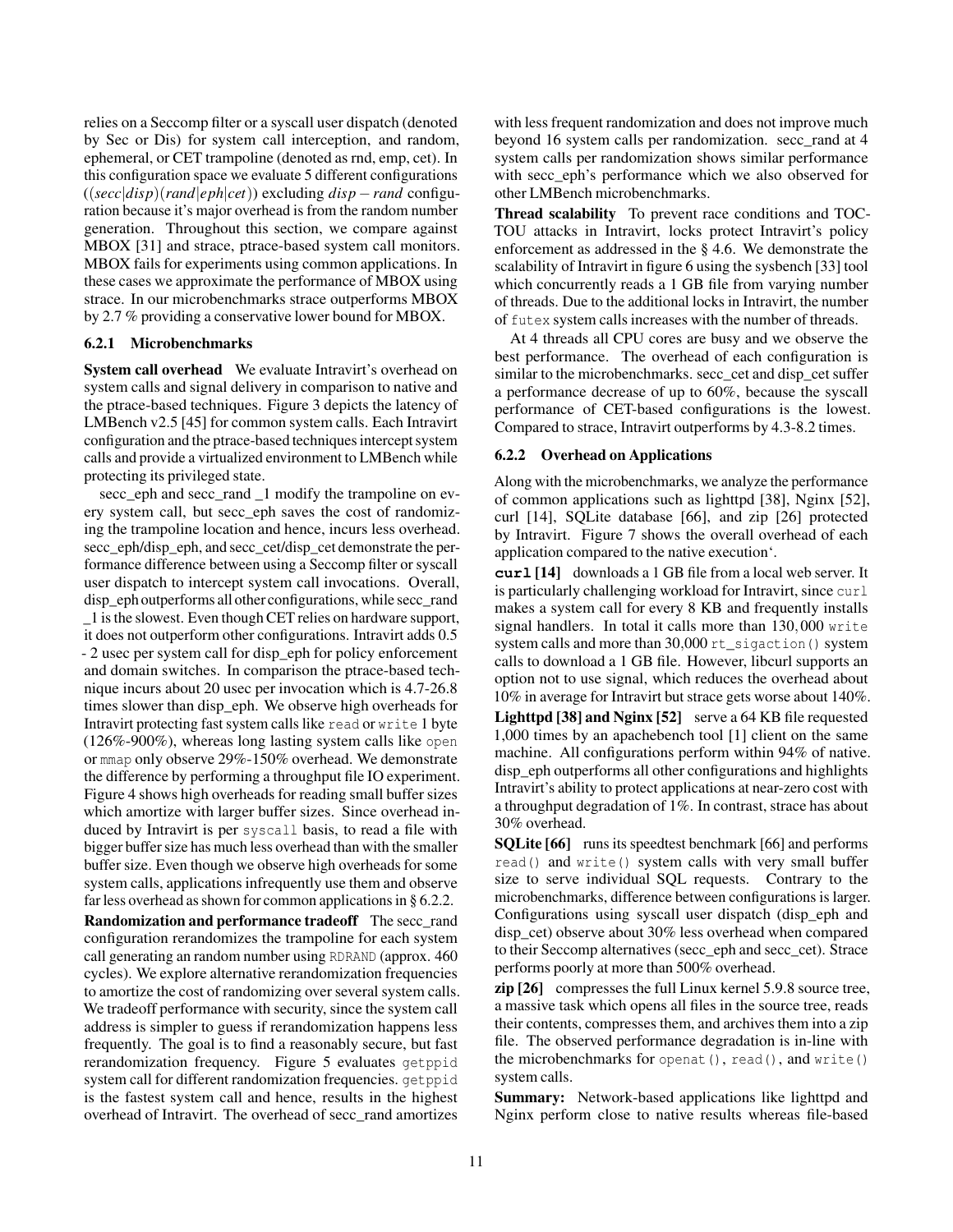

Figure 3: System call latency of LMBench benchmark. Std. dev. below 5.7%.



Figure 4: Normalized latency of reading a 40MB file. Std. dev. below 1.5%.



Figure 5: latency for getppid for different rerandomization scaling. Std. dev. below 6.7%.

applications observe overheads between 4 and 55% depending on the test scenario. Most impacted are applications which access small files like SQLite. In comparison to ptrace-based techniques, Intravirt outperforms by 38- 529%.

#### 6.2.3 Least-Privilege Nginx Performance

We evaluate the least-privilege Nginx shielding OpenSSL and sandboxing the HTTP parser (see § 5.3.2). We measure the throughput downloading files with varying sizes and normalize to the native performance (see Figure 8). Strace suffers from its interception costs and falls below 50% for large files. The results indicate less than 10% overhead for the different nexpoline techniques and the lowest for disp\_eph at 3-5%. The number of system calls scales with file size causing decreasing the performance of Intravirt. Each xcall consumes 269 cycles for CET-based nexpoline (see Appendix C) and 116 CPU cycles for random and ephemeral.



Figure 6: Random read bandwidth for diff. number of threads measured with sysbench. Std. dev. below 0.7%.



Figure 7: Normalized overhead of diff. Linux applications. Std. dev. below 2.4%.

| File size | 1k  |     | 16k | 64k | 256k |  |
|-----------|-----|-----|-----|-----|------|--|
| 'ount     | , 0 | 120 | 132 |     |      |  |

Table 2: xcall count for different file sizes in the test scenarios including startup of the process.

In addition to nexpolines, there are 89 xcalls during the initialization of OpenSSL, 16 to initialize each new HTTPS session and an increasing number of xcalls with increasing file size due to higher network bandwidth. (see Table 2)

### 7 Related Work

Traditional address space isolation provided by the operating systems is hardly used for least privilege use cases. Its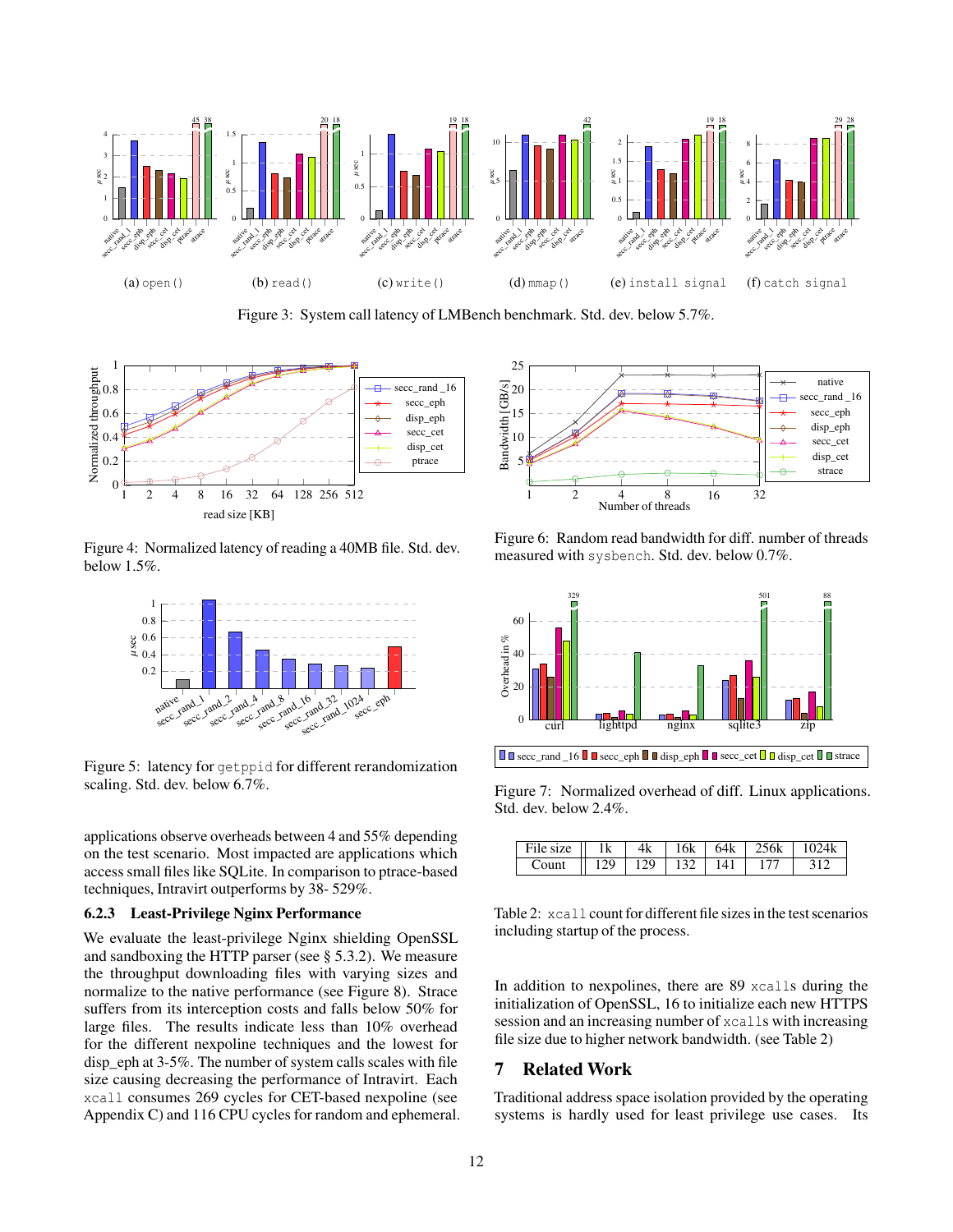

Figure 8: Normalized throughput of privilege separated NG-INX using TLS v1.2 with ECDHE-RSA-AES128-GCM-SHA256, 2048, 128. Std. dev. below 1.5%.

limitation as described in § 2 outweigh the benefits. In recent years, browsers adopted process-based isolation to limit the blast radius of the bug-prone renderer. [58] Intra-process isolation research aims to decompose applications into domains, compartmentalize each domain, and ensure domains cannot escalate their privileges gaining access to another domain. Their approaches can be classified into language-based, OS-based and hardware-based techniques.

Language-based techniques Software Fault Isolation (SFI) [76] started a research field to inline security checks within application code. The goal is to translate an application via a compilation pass to enforce security properties such as Control-Flow Integrity (CFI) [2], Code-Pointer Integrity [34], or intra-process isolation [32]. Early techniques such as CCured [50] and Cyclone [30] insert bounds checks at compile time to trigger exceptions during the execution. These techniques have, e.g., been used to protect Java applications from Java Native Interface [11, 64, 67, 69]. Similarly, web applications need protections from the native code [81] which has lead to the development of Webassembly. Webassembly has become the defacto standard for language-based intraprocess isolation. These techniques suffer from non-negligible performance overheads and similarly to Intravirt have to also protect against attack vectors via the OS. Intravirt provides the Endokernel Architecture to generalize this abstraction and could also be combined with language-based techniques, but we chose Intel® MPK for its superior performance.

OS-based techniques To improve upon the limitations of existing process-based isolation, several kernel abstractions have been suggested. light-weight contexts(lwC) [39], secure memory views(SMV) [25] and nested kernel [16] introduce a light-weight form of processes allowing to associate multiple virtual address spaces with the same process allowing for faster switches. Shreds [10] combines OS-based and language-based techniques to further improve the performance, and Wedge [7] combines with runtime checks. While these techniques improve the state of the art, their abilities are limited by the provided hardware performance for privilege level switching. To the contrary, Intravirt takes advantage of intra-process isolation which avoid these switches.

Hardware-based In recent years CPU vendors have suggested techniques to bypass the costly privilege level switch by, e.g., providing a VMFUNC instruction [29] to switch address spaces in the CPU from userspace or alter memory access permissions via userspace instructions like WRPKRU. Dune [6] uses Intel® VT-x to elevate a process to run both in privileged and unprivileged CPU mode. This allows to use the system call boundary to efficiently decompose applications and isolate components. Secage [40] achieves a similar separation using Intel<sup>®</sup>'s VMFUNC instruction which allows userspace applications to switch into a different address space. Koning *et al.* [32] build a tool to compile applications with varying isolation techniques and demonstrate the performance differences. Generally, the overhead is dominated by the efficiency of the memory permission switch technology or the language-based runtime security checks. ERIM [75], HODOR [24] and Donky [62] enable the secure use of Intel<sup>®</sup> MPK for memory isolation and demonstrate an efficient isolation technique. Unfortunately, their techniques have several short comings as demonstrated by Conner *et al.* [12] which Intravirt addresses without reverting to inefficient isolation techniques keeping the premise of MPK-based isolation techniques. The general applicability of MPK-based techniques is demonstrated by FlexOS [37] and Sung et al. [68] which use MPK in a unikernel environment.

System Call and Signal Virtualization Pitfall [12] demonstrated how the operating system can be used to bypass intra-process isolation as discussed in the previous section. To prevent such bypass, all operating system interactions need to be mediated, strict security policies enforced, and then virtualized. This style of attack elevated the importance of system call monitoring and virtualization while also demonstrating that existing kernel-based techniques are insufficient.

Linux security module(LSM) [79] intercept system calls in the kernel and can be used to implement a system call filter as suggested by SELinux [41], AppArmor [5], Tomoyo [23] and Smack [61]. However, LSM would have to be extended to recognize different domains in userspace and its interface does not support modifying system call arguments which makes virtualization infeasible. Alternatively, Seccomp [13] offers the userspace a programmable system call filter using eBPF programs. Seccomp is widely used by numerous applications such as Native Client [81] to limit the OS interface accessible to the untrusted component to a bare minimum. Seccomp cannot easily be extended to filter different domains. Intravirt in some configurations relies on Seccomp and works around its limitations.

To virtualize the system calls, there are a number of efforts utilizing ptrace() system call. ptrace() allows a process to attach another process and monitor the memory and system calls and it is widely used for the debugging and the profiling purpose like strace utility. ERIM [75] use ptrace to intercept memory-related system calls such as mmap() and virtualize the system calls to fulfill with the memory policy. However, ptrace() approach is known to suffer from the high performance overhead because the system call interposition requires multiple context switches.

### 8 Conclusion

This paper introduces Endokernel Architecture, which builds a new virtual machine abstraction for representing subprocess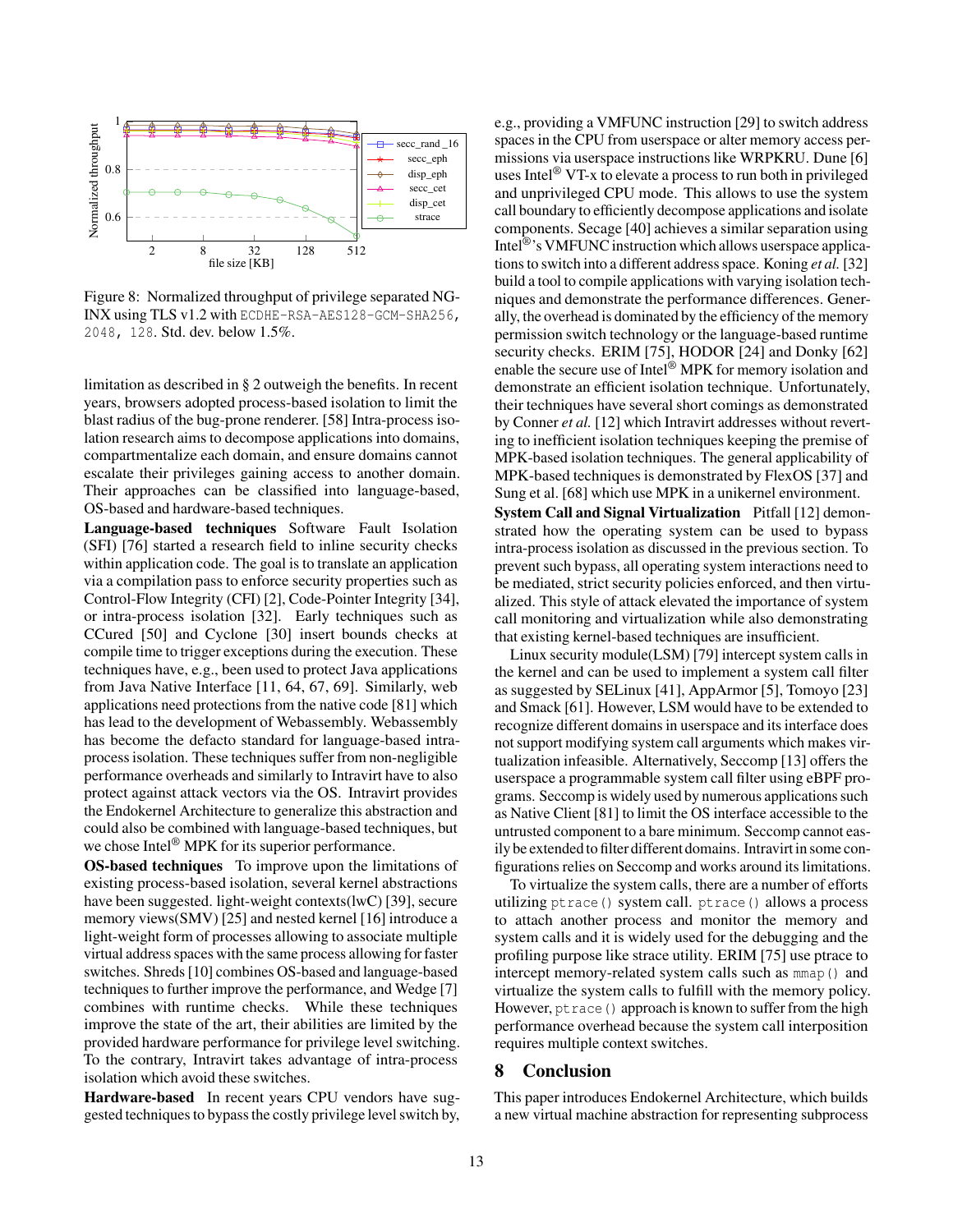authority. A self-isolating monitor efficiently enforces the abstraction by mapping the subprocess authority to system level objects. We demonstrate the usefulness of Endokernel Architecture by decomposing Nginx to enforce least-privilege for its HTTP parser and OpenSSL library. Our prototype, Intravirt, explores implementation tradeoffs and shows that sub-process authority can be enforced efficiently (within 5% of native performance).

#### References

- [1] *Ab Apache HTTP Server Benchmarking Tool v2.3*. URL: https://httpd.apache.org/docs/2.4/en/ programs/ab.html.
- [2] Martin Abadi, Mihai Budiu, and Úlfar Erlingsson. *Control-Flow Integrity*. Tech. rep. MSR-TR-2005- 18. ACM Conference on Computer and Communication Security (CCS). Nov. 2005, pp. 340–353. URL: https://www.microsoft.com/en-us/research/ publication/control-flow-integrity/.
- [3] Martín Abadi, Mihai Budiu, Úlfar Erlingsson, and Jay Ligatti. "Control-Flow Integrity Principles, Implementations, and Applications". In: *ACM Trans. Inf. Syst. Secur.* 13.1 (Nov. 2009), 4:1–4:40.
- [4] *AMD Virtualization Solution*. https : / / www . amd . com / en / technologies / virtualization solutions.
- [5] Mick Bauer. "Paranoid Penguin: An Introduction to Novell AppArmor". In: *Linux J.* 2006.148 (Aug. 2006), p. 13.
- [6] Adam Belay, Andrea Bittau, Ali Mashtizadeh, David Terei, David Mazières, and Christos Kozyrakis. "Dune: Safe User-level Access to Privileged CPU Features". In: *10th USENIX Symposium on Operating Systems Design and Implementation (OSDI 12)*. Hollywood, CA: USENIX Association, Oct. 2012, pp. 335–348. URL: https://www.usenix.org/conference/osdi12/ technical-sessions/presentation/belay.
- [7] Andrea Bittau, Petr Marchenko, Mark Handley, and Brad Karp. "Wedge: Splitting Applications into Reduced-Privilege Compartments". In: *Proceedings of the 5th USENIX Symposium on Networked Systems Design and Implementation*. NSDI'08. San Francisco, California: USENIX Association, Apr. 16, 2008, pp. 309– 322.
- [8] Miguel Castro, Manuel Costa, Jean-Philippe Martin, Marcus Peinado, Periklis Akritidis, Austin Donnelly, Paul Barham, and Richard Black. "Fast Byte-Granularity Software Fault Isolation". In: *Proceedings of the ACM SIGOPS 22nd Symposium on Operating Systems Principles*. SOSP '09. Big Sky, Montana, USA: Association for Computing Machinery, 2009, pp. 45– 58. URL: https://doi.org/10.1145/1629575. 1629581.
- [9] Hao Chen, David Wagner, and Drew Dean. "Setuid Demystified". In: *Proceedings of the 11th USENIX Security Symposium*. USA: USENIX Association, 2002, pp. 171–190.
- [10] Yaohui Chen, Sebassujeen Reymondjohnson, Zhichuang Sun, and Long Lu. "Shreds: Fine-Grained Execution Units with Private Memory". In: *IEEE Symposium on Security and Privacy, SP 2016, San Jose, CA, USA, May 22-26, 2016*. IEEE Computer Society, 2016, pp. 56–71.
- [11] David Chisnall, Brooks Davis, Khilan Gudka, David Brazdil, Alexandre Joannou, Jonathan Woodruff, A. Theodore Markettos, J. Edward Maste, Robert Norton, Stacey Son, Michael Roe, Simon W. Moore, Peter G. Neumann, Ben Laurie, and Robert N.M. Watson. "CHERI JNI: Sinking the Java Security Model into the C". In: *Proceedings of the Twenty-Second International Conference on Architectural Support for Programming Languages and Operating Systems*. AS-PLOS '17. Xi'an, China: Association for Computing Machinery, 2017, pp. 569-583. URL: https://doi. org/10.1145/3037697.3037725.
- [12] R. Joseph Connor, Tyler McDaniel, Jared M. Smith, and Max Schuchard. "PKU Pitfalls: Attacks on PKU-based Memory Isolation Systems". In: *29th USENIX Security Symposium (USENIX Security 20)*. USENIX Association, Aug. 2020, pp. 1409–1426. URL: https://www. usenix . org / conference / usenixsecurity20 / presentation/connor.
- [13] Jonathan Corbet. *Seccomp and sandboxing*. May 13, 2009. URL: https://lwn.net/Articles/332974/.
- [14] *CURL: Command Line Tool and Library for Transferring Data with URLs v7.58.0*. URL: https://curl. haxx.se/.
- [15] *CVE-2021-3156*. https://cve.mitre.org/cgibin / cvename . cgi ? name = CVE - 2021 - 3156. (Accessed on 06/08/2021).
- [16] Nathan Dautenhahn, Theodoros Kasampalis, Will Dietz, John Criswell, and Vikram Adve. "Nested Kernel: An Operating System Architecture for Intra-Kernel Privilege Separation". In: *Proceedings of the Twentieth International Conference on Architectural Support for Programming Languages and Operating Systems*. ASPLOS '15. New York, NY, USA: ACM, 2015, pp. 191–206. URL: http://doi.acm.org/10.1145/ 2694344.2694386.
- [17] Brooks Davis, Robert N. M. Watson, Alexander Richardson, Peter G. Neumann, Simon W. Moore, John Baldwin, David Chisnall, James Clarke, Nathaniel Wesley Filardo, Khilan Gudka, Alexandre Joannou, Ben Laurie, A. Theodore Markettos, J. Edward Maste, Alfredo Mazzinghi, Edward Tomasz Napierala, Robert M. Norton, Michael Roe, Peter Sewell, Stacey Son, and Jonathan Woodruff. "CheriABI: Enforcing Valid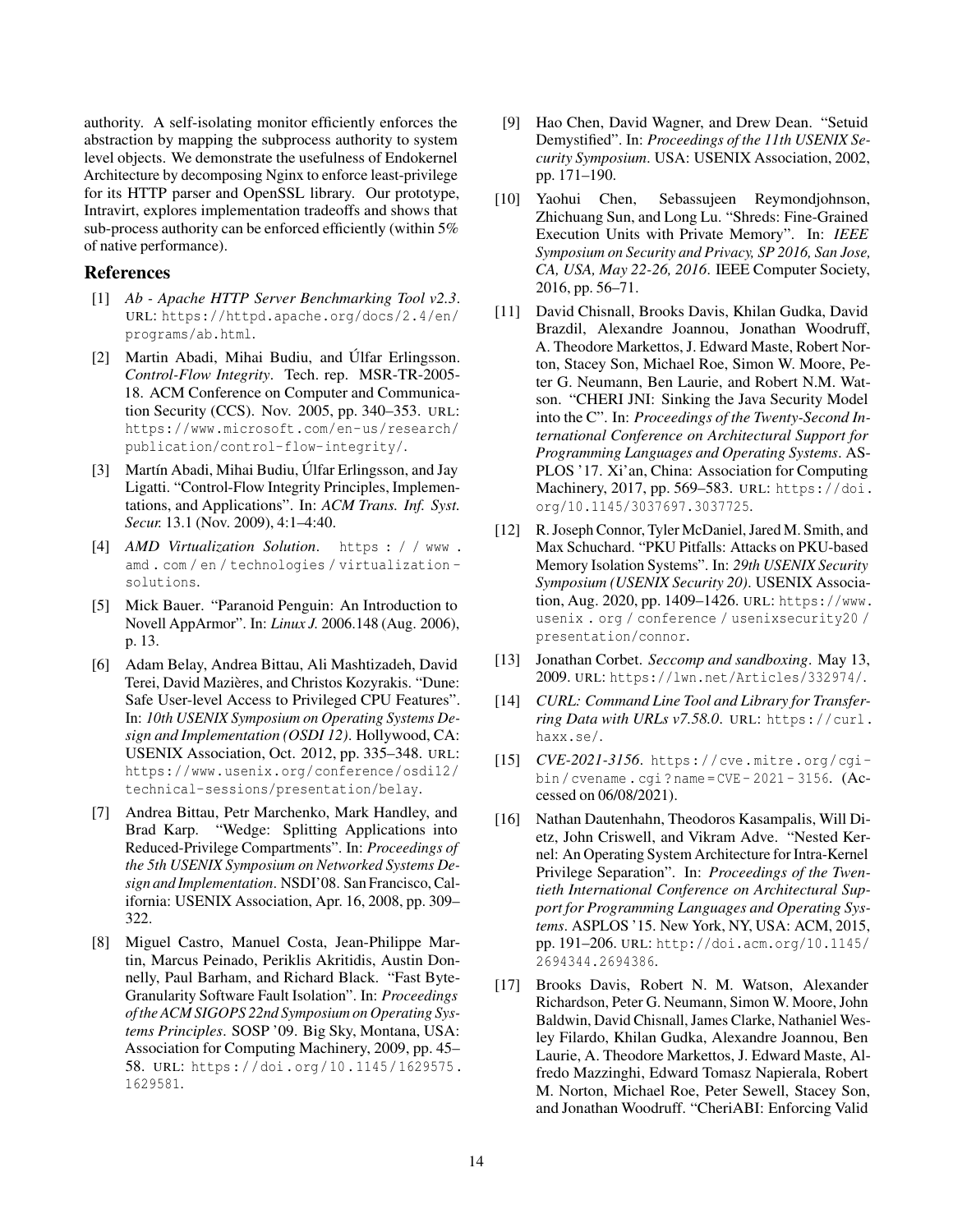Pointer Provenance and Minimizing Pointer Privilege in the POSIX C Run-Time Environment". In: *Proceedings of the Twenty-Fourth International Conference on Architectural Support for Programming Languages and Operating Systems*. ASPLOS '19. Providence, RI, USA: Association for Computing Machinery, 2019, pp. 379–393. URL: https://doi.org/10.1145/ 3297858.3304042.

- [18] Zakir Durumeric, Frank Li, James Kasten, Johanna Amann, Jethro Beekman, Mathias Payer, Nicolas Weaver, David Adrian, Vern Paxson, Michael Bailey, and J. Alex Halderman. "The Matter of Heartbleed". In: *Proceedings of the 2014 Conference on Internet Measurement Conference*. IMC '14. Vancouver, BC, Canada: Association for Computing Machinery, Nov. 5, 2014, pp. 475–488. URL: https : / / doi . org / 10 . 1145/2663716.2663755.
- [19] Petros Efstathopoulos, Maxwell Krohn, Steve VanDe-Bogart, Cliff Frey, David Ziegler, Eddie Kohler, David Mazieres, Frans Kaashoek, and Robert Morris. "Labels and event processes in the Asbestos operating system". In: *ACM SIGOPS Operating Systems Review* 39.5 (2005), pp. 17–30.
- [20] D. R. Engler, M. F. Kaashoek, and J. O'Toole. "Exokernel: An Operating System Architecture for Application-Level Resource Management". In: *Proceedings of the Fifteenth ACM Symposium on Operating Systems Principles*. SOSP '95. Copper Mountain, Colorado, USA: Association for Computing Machinery, 1995, pp. 251– 266. URL: https://doi.org/10.1145/224056. 224076.
- [21] Matt Fleming. *A Thorough Introduction to eBPF [LWN.Net]*. 2017. URL: https : / / lwn . net / Articles/740157/.
- [22] Adrien Ghosn, Marios Kogias, Mathias Payer, James R. Larus, and Edouard Bugnion. "Enclosure: Language-Based Restriction of Untrusted Libraries". In: *Proceedings of the 26th ACM International Conference on Architectural Support for Programming Languages and Operating Systems*. ASPLOS 2021. Virtual, USA: Association for Computing Machinery, 2021, pp. 255– 267. URL: https://doi.org/10.1145/3445814. 3446728.
- [23] Toshiharu Harada, Takashi Horie, and Kazuo Tanaka. "Task oriented management obviates your onus on Linux". In: *Linux Conference*. Vol. 3. 2004, p. 23.
- [24] Mohammad Hedayati, Spyridoula Gravani, Ethan Johnson, John Criswell, Michael L. Scott, Kai Shen, and Mike Marty. "Hodor: Intra-Process Isolation for High-Throughput Data Plane Libraries". In: 2019 USENIX Annual Technical Conference (USENIX ATC 19). 2019, pp. 489–504. URL: https : / / www . usenix.org/conference/atc19/presentation/ hedayati-hodor.
- [25] Terry Ching-Hsiang Hsu, Kevin Hoffman, Patrick Eugster, and Mathias Payer. "Enforcing Least Privilege Memory Views for Multithreaded Applications". In: *Proceedings of the 2016 ACM SIGSAC Conference on Computer and Communications Security*. CCS '16. Vienna, Austria: Association for Computing Machinery, Oct. 24, 2016, pp. 393–405. URL: https://doi.org/ 10.1145/2976749.2978327.
- [26] *Info-ZIP's Zip*. http : / / infozip . sourceforge . net/Zip.html. (Accessed on 06/08/2021).
- [27] Intel. "Chapter 16 Programming with Intel® Transactional Synchronization Extensions". In: *Intel® 64 and IA-32 Architectures Software Developer's Manual*. Vol. 1. Intel, 2021, pp. 389–396. URL: software . intel . com / content / www / cn / zh / develop / articles/intel-sdm.html.
- [28] Intel. "Chapter 18 Control-flow enforcement technology (CET)". In: *Intel® 64 and IA-32 Architectures Software Developer's Manual*. Vol. 1. Intel, 2021, pp. 409–422. URL: software.intel.com/content/ www/cn/zh/develop/articles/intel-sdm.html.
- [29] *Intel® 64 and IA-32 Architectures Optimization Reference Manual*. May 19, 2020. URL: https : / / www . intel . com / content / www / us / en / develop / download / intel -  $64$  - and - ia -32 - architectures - optimization - reference manual.html.
- [30] Trevor Jim, J. Greg Morrisett, Dan Grossman, Michael W. Hicks, James Cheney, and Yanling Wang. "Cyclone: A Safe Dialect of C". In: *Proceedings of the General Track of the Annual Conference on USENIX Annual Technical Conference*. ATEC '02. USA: USENIX Association, 2002, pp. 275–288.
- [31] Taesoo Kim and Nickolai Zeldovich. "Practical and Effective Sandboxing for Non-Root Users". In: 2013 USENIX Annual Technical Conference (USENIX ATC 13). 2013, pp. 139–144. URL: https://www.usenix. org / conference / atc13 / technical - sessions / presentation/kim.
- [32] Koen Koning, Xi Chen, Herbert Bos, Cristiano Giuffrida, and Elias Athanasopoulos. "No Need to Hide: Protecting Safe Regions on Commodity Hardware". In: *Proceedings of the Twelfth European Conference on Computer Systems*. EuroSys '17. New York, NY, USA: ACM, 2017, pp. 437–452. URL: http://doi.acm. org/10.1145/3064176.3064217.
- [33] Alexey Kopytov et al. *Scriptable database and system performance benchmark*. https : / / github . com / akopytov/sysbench. (Accessed on 06/08/2021).
- [34] Volodymyr Kuznetsov, Laszlo Szekeres, Mathias Payer, George Candea, R. Sekar, and Dawn Song. "Code-Pointer Integrity". In: *11th USENIX Symposium on Operating Systems Design and Implementation (OSDI 14)*. Broomfield, CO: USENIX Association, Oct.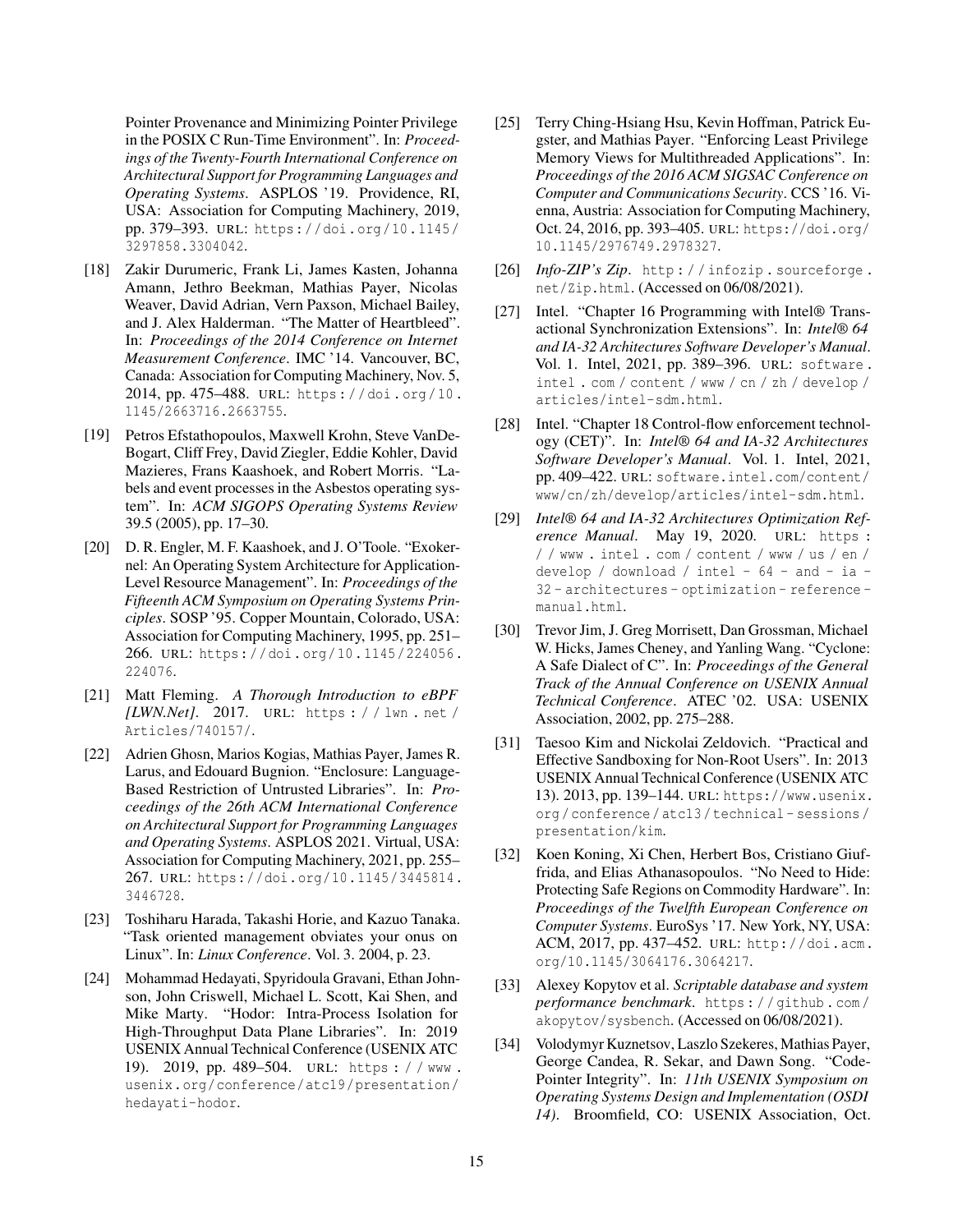2014, pp. 147–163. URL: https : / / www . usenix . org/conference/osdi14/technical- sessions/ presentation/kuznetsov.

- [35] Volodymyr Kuznetsov, László Szekeres, Mathias Payer, George Candea, R. Sekar, and Dawn Song. "Code-Pointer Integrity". In: *Proceedings of the 11th USENIX Conference on Operating Systems Design and Implementation*. OSDI'14. Broomfield, CO: USENIX Association, 2014, pp. 147–163.
- [36] Butler W. Lampson. "Protection". In: *SIGOPS Oper. Syst. Rev.* 8.1 (Jan. 1974), pp. 18–24. URL: http : //doi.acm.org/10.1145/775265.775268.
- [37] Hugo Lefeuvre, Vlad-Andrei Badoiu, Stefan Teodorescu, Pierre Olivier, Tiberiu Mosnoi, Razvan Deaconescu, Felipe Huici, and Costin Raiciu. "FlexOS: Making OS Isolation Flexible". In: *Proceedings of the Workshop on Hot Topics in Operating Systems*. HotOS '21. Ann Arbor, Michigan: Association for Computing Machinery, 2021, pp. 79-87. URL: https://doi. org/10.1145/3458336.3465292.
- [38] *Lighttpd v1.4.55*. URL: https : / / www . lighttpd . net/.
- [39] James Litton, Anjo Vahldiek-Oberwagner, Eslam Elnikety, Deepak Garg, Bobby Bhattacharjee, and Peter Druschel. "Light-Weight Contexts: An OS Abstraction for Safety and Performance". In: *Proceedings of the 12th USENIX Conference on Operating Systems Design and Implementation*. OSDI'16. Berkeley, CA, USA: USENIX Association, 2016, pp. 49–64. URL: http://dl.acm.org/citation.cfm?id=3026877. 3026882.
- [40] Yutao Liu, Tianyu Zhou, Kexin Chen, Haibo Chen, and Yubin Xia. "Thwarting memory disclosure with efficient hypervisor-enforced intra-domain isolation". In: *Proceedings of the 22nd ACM SIGSAC Conference on Computer and Communications Security (CCS)*. 2015, pp. 1607–1619.
- [41] Peter Loscocco and Stephen Smalley. "Integrating Flexible Support for Security Policies into the Linux Operating System". In: *2001 USENIX Annual Technical Conference (USENIX ATC 01)*. Boston, MA: USENIX Association, June 2001. URL: https://www. usenix.org/conference/2001- usenix- annualtechnical-conference/integrating-flexiblesupport-security-policies.
- [42] *LXC–Linux Container*. https://linuxcontainers. org/.
- [43] Anil Madhavapeddy, Richard Mortier, Charalampos Rotsos, David Scott, Balraj Singh, Thomas Gazagnaire, Steven Smith, Steven Hand, and Jon Crowcroft. "Unikernels: Library Operating Systems for the Cloud". In: *SIGARCH Comput. Archit. News* 41.1 (Mar. 2013), pp. 461–472. URL: https://doi.org/10.1145/ 2490301.2451167.
- [44] Yandong Mao, Haogang Chen, Dong Zhou, Xi Wang, Nickolai Zeldovich, and M. Frans Kaashoek. "Software Fault Isolation with API Integrity and Multi-Principal Modules". In: *Proceedings of the Twenty-Third ACM Symposium on Operating Systems Principles*. SOSP '11. Cascais, Portugal: Association for Computing Machinery, 2011, pp. 115–128. URL: https://doi. org/10.1145/2043556.2043568.
- [45] Larry McVoy and Carl Staelin. "Lmbench: Portable Tools for Performance Analysis". In: *Proceedings ofthe 1996 Annual Conference on USENIX Annual Technical Conference*. ATEC '96. San Diego, CA: USENIX Association, 1996, p. 23.
- [46] Adrian Mettler, David Wagner, and Tyler Close. "Joe-E: A Security-Oriented Subset of Java". In: *Network and Distributed Systems Symposium*. Internet Society. 2010. URL: http://www.truststc.org/pubs/652.html.
- [47] Richard Ta-Min, Lionel Litty, and David Lie. "Splitting Interfaces: Making Trust between Applications and Operating Systems Configurable". In: *Proceedings of the 7th Symposium on Operating Systems Design and Implementation*. OSDI '06. Seattle, Washington: USENIX Association, 2006, pp. 279–292.
- [48] Scott Moore, Christos Dimoulas, Dan King, and Stephen Chong. "Shill: A Secure Shell Scripting Language". In: *11th USENIX Symposium on Operating Systems Design and Implementation*. USENIX, Oct. 2014.
- [49] Shravan Narayan, Craig Disselkoen, Tal Garfinkel, Nathan Froyd, Eric Rahm, Sorin Lerner, Hovav Shacham, and Deian Stefan. "Retrofitting Fine Grain Isolation in the Firefox Renderer". In: *29th USENIX Security Symposium (USENIX Security 20)*. USENIX, Aug. 2020.
- [50] George C. Necula, Jeremy Condit, Matthew Harren, Scott McPeak, and Westley Weimer. "CCured: Type-Safe Retrofitting of Legacy Software". In: *ACM Trans. Program. Lang. Syst.* 27.3 (May 2005), pp. 477– 526. URL: https://doi.org/10.1145/1065887. 1065892.
- [51] Roger M Needham. "Protection systems and protection implementations". In: *Proceedings of the December 5-7, 1972, fall joint computer conference, part I*. AFIPS '72. New York, NY, USA, 1972, pp. 571–578.
- [52] *NGINX v1.18.0*. nginx. URL: http://nginx.org/.
- [53] Ruslan Nikolaev and Godmar Back. "VirtuOS: An Operating System with Kernel Virtualization". In: *Proceedings of the Twenty-Fourth ACM Symposium on Operating Systems Principles*. SOSP '13. Farminton, Pennsylvania: Association for Computing Machinery, 2013, pp. 116–132. URL: https : / / doi . org / 10 . 1145/2517349.2522719.
- [54] Soyeon Park, Sangho Lee, Wen Xu, Hyungon Moon, and Taesoo Kim. "Libmpk: Software Abstraction for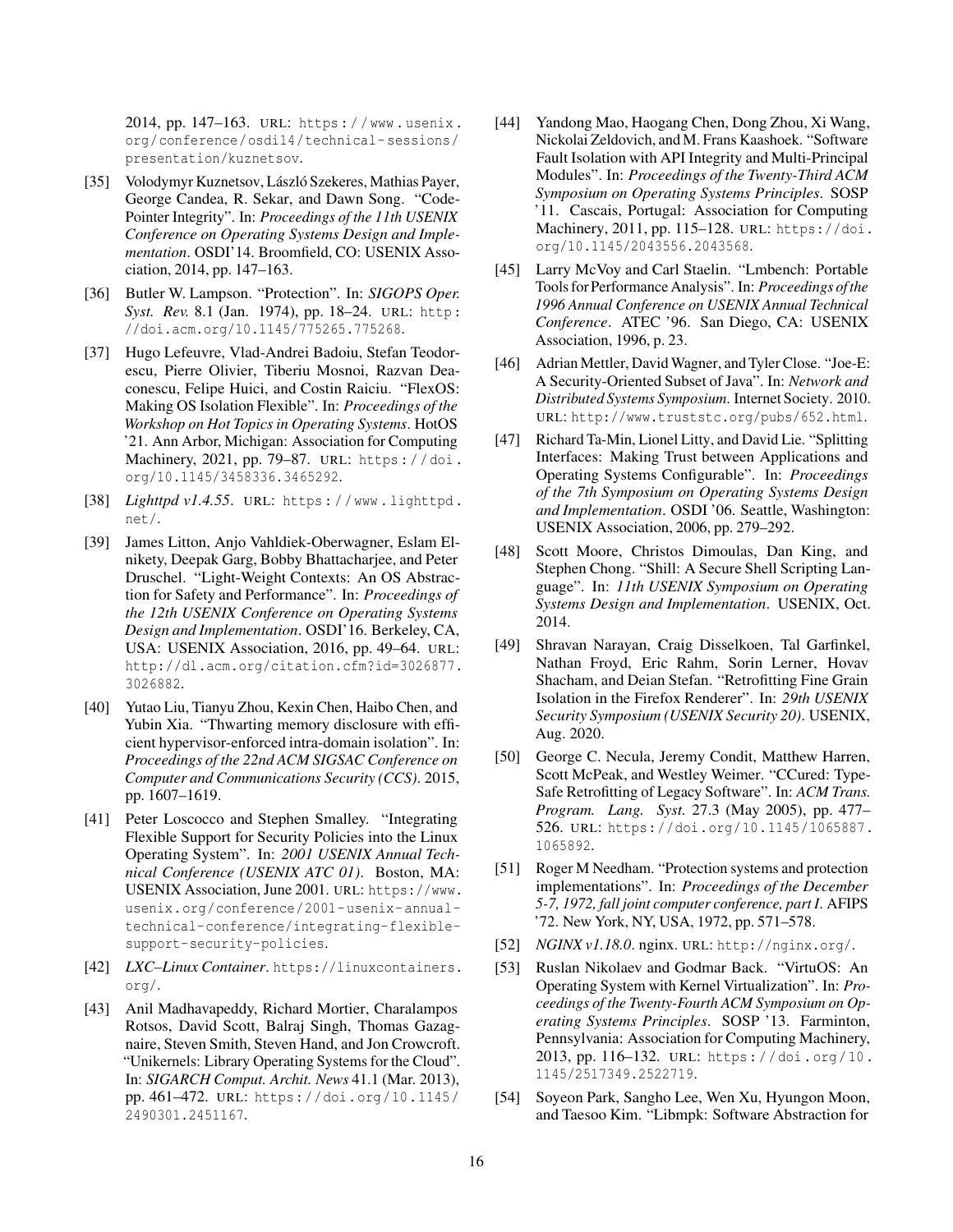Intel Memory Protection Keys (Intel MPK)". In: 2019 USENIX Annual Technical Conference (USENIX ATC 19). 2019, pp. 241–254. URL: https://www.usenix. org / conference / atc19 / presentation / park soyeon.

- [55] Gerald J. Popek and Robert P. Goldberg. "Formal Requirements for Virtualizable Third Generation Architectures". In: *Commun. ACM* 17.7 (July 1974), pp. 412– 421. URL: https://doi.org/10.1145/361011. 361073.
- [56] Donald E. Porter, Silas Boyd-Wickizer, Jon Howell, Reuben Olinsky, and Galen C. Hunt. "Rethinking the Library OS from the Top Down". In: *SIGARCH Comput. Archit. News* 39.1 (Mar. 2011), pp. 291–304. URL: https://doi.org/10.1145/1961295.1950399.
- [57] Daniel Price and Andrew Tucker. "Solaris Zones: Operating System Support for Consolidating Commercial Workloads". In: *Proceedings of the 18th USENIX Conference on System Administration*. LISA '04. Atlanta, GA: USENIX Association, 2004, pp. 241–254.
- [58] Charles Reis, Alexander Moshchuk, and Nasko Oskov. "Site isolation: process separation for web sites within the browser". In: Proceedings of the 28th USENIX Security Symposium (USENIX Security 19). 2019, pp. 1661–1678.
- [59] Dennis M. Ritchie and Ken Thompson. "The UNIX Time-Sharing System". In: *Commun. ACM* 17.7 (July 1974), pp. 365–375. URL: https://doi.org/10. 1145/361011.361061.
- [60] J. M. Rushby. "Design and Verification of Secure Systems". In: *Proceedings of the Eighth ACM Symposium on Operating Systems Principles*. SOSP '81. New York, NY, USA: ACM, 1981, pp. 12–21. URL: http: //doi.acm.org/10.1145/800216.806586.
- [61] Casey Schaufler. "Smack in Embedded Computing". In: *Linux Symposium*. Vol. 2. 2008, pp. 179–186. URL: landley.net/kdocs/ols/2008/ols2008v2 pages-179-186.pdf.
- [62] David Schrammel, Samuel Weiser, Stefan Steinegger, Martin Schwarzl, Michael Schwarz, Stefan Mangard, and Daniel Gruss. "Donky: Domain Keys – Efficient In-Process Isolation for RISC-V and X86". In: *29th USENIX Security Symposium (USENIX Security 20)*. USENIX, Aug. 2020.
- [63] David Sehr, Robert Muth, Cliff Biffle, Victor Khimenko, Egor Pasko, Karl Schimpf, Bennet Yee, and Brad Chen. "Adapting Software Fault Isolation to Contemporary CPU Architectures". In: *Proceedings of the 19th USENIX Conference on Security*. USENIX Security'10. Washington, DC: USENIX Association, 2010, p. 1.
- [64] Joseph Siefers, Gang Tan, and Greg Morrisett. "Robusta: Taming the Native Beast of the JVM". In: *Proceedings of the 17th ACM Conference on Computer and*

*Communications Security*. CCS '10. Chicago, Illinois, USA: Association for Computing Machinery, 2010, pp. 201–211. URL: https://doi.org/10.1145/ 1866307.1866331.

- [65] Stephen Soltesz, Herbert Pötzl, Marc E. Fiuczynski, Andy Bavier, and Larry Peterson. "Container-Based Operating System Virtualization: A Scalable, High-Performance Alternative to Hypervisors". In: *Proceedings of the 2nd ACM SIGOPS/EuroSys European Conference on Computer Systems 2007*. EuroSys '07. Lisbon, Portugal: Association for Computing Machinery, 2007, pp. 275–287. URL: https : / / doi . org / 10 . 1145/1272996.1273025.
- [66] *SQLite Database Engine v.3.32.3*. URL: https://www. sqlite.org/index.html.
- [67] Mengtao Sun and Gang Tan. "JVM-portable sandboxing of Java's native libraries". English (US). In: *Computer Security, ESORICS 2012 - 17th European Symposium on Research in Computer Security, Proceedings*. Lecture Notes in Computer Science (including subseries Lecture Notes in Artificial Intelligence and Lecture Notes in Bioinformatics). Copyright: Copyright 2012 Elsevier B.V., All rights reserved.; 17th European Symposium on Research in Computer Security, ESORICS 2012 ; Conference date: 10-09-2012 Through 12-09-2012. 2012, pp. 842–858.
- [68] Mincheol Sung, Pierre Olivier, Stefan Lankes, and Binoy Ravindran. "Intra-Unikernel Isolation with Intel® Memory Protection Keys". In: *Proceedings of the 16th ACM SIGPLAN/SIGOPS International Conference on Virtual Execution Environments*. VEE '20. Lausanne, Switzerland: Association for Computing Machinery, 2020, pp. 143–156. URL: https : / / doi . org / 10 . 1145/3381052.3381326.
- [69] Gang Tan, Srimat Chakradhar, Raghunathan Srivaths, and Ravi Daniel Wang. "Safe Java native interface". In: *In Proceedings of the 2006 IEEE International Symposium on Secure Software Engineering*. 2006, pp. 97– 106.
- [70] Zahra Tarkhani and Anil Madhavapeddy. *Enclave-Aware Compartmentalization and Secure Sharing with Sirius*. Nov. 23, 2020. arXiv: 2009.01869 [cs]. URL: http://arxiv.org/abs/2009.01869.
- [71] Chia-Che Tsai. *Passthru-Libos*. Jan. 20, 2020. URL: https://github.com/chiache/passthru-libos.
- [72] Chia-Che Tsai, Kumar Saurabh Arora, Nehal Bandi, Bhushan Jain, William Jannen, Jitin John, Harry A. Kalodner, Vrushali Kulkarni, Daniela Oliveira, and Donald E. Porter. "Cooperation and Security Isolation of Library OSes for Multi-Process Applications". In: *Proceedings of the Ninth European Conference on Computer Systems*. EuroSys '14. Amsterdam, The Netherlands: Association for Computing Machinery, Apr. 14, 2014, pp. 1–14. URL: https://doi.org/10. 1145/2592798.2592812.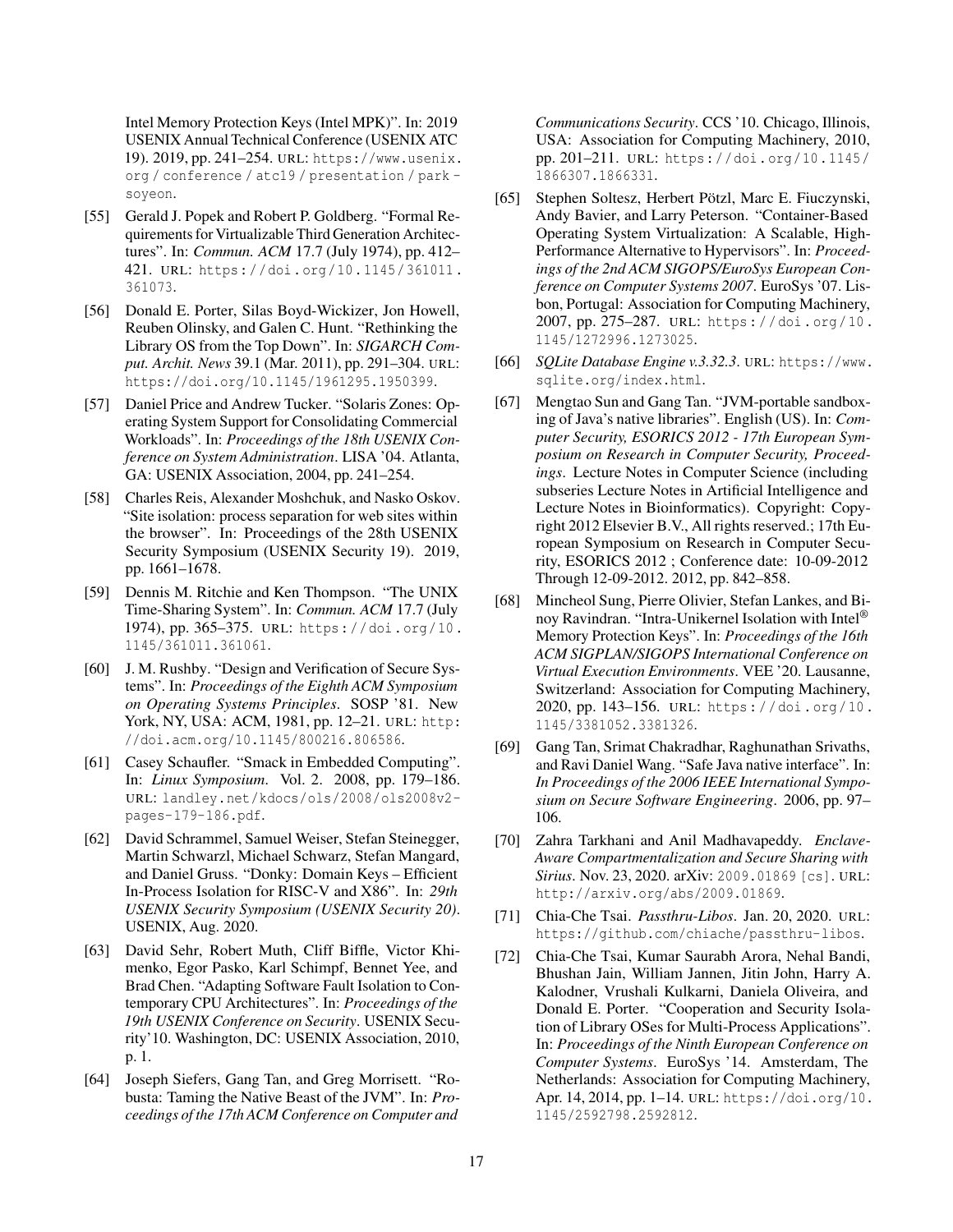- [73] Chia-Che Tsai, Donald E. Porter, and Mona Vij. "Graphene-SGX: A Practical Library OS for Unmodified Applications on SGX". In: *Proceedings of the 2017 USENIX Conference on Usenix Annual Technical Conference*. USENIX ATC '17. Santa Clara, CA, USA: USENIX Association, July 12, 2017, pp. 645–658.
- [74] R. Uhlig, G. Neiger, D. Rodgers, A.L. Santoni, F.C.M. Martins, A.V. Anderson, S.M. Bennett, A. Kagi, F.H. Leung, and L. Smith. "Intel virtualization technology". In: *IEEE Computer* 38.5 (2005), pp. 48–56.
- [75] Anjo Vahldiek-Oberwagner, Eslam Elnikety, Nuno O. Duarte, Michael Sammler, Peter Druschel, and Deepak Garg. "ERIM: Secure, Efficient In-Process Isolation with Protection Keys (MPK)". In: 28th USENIX Security Symposium (USENIX Security 19). 2019, pp. 1221–1238. URL: https://www.usenix.org/ conference / usenixsecurity19 / presentation / vahldiek-oberwagner.
- [76] Robert Wahbe, Steven Lucco, Thomas E. Anderson, and Susan L. Graham. "Efficient Software-Based Fault Isolation". In: *Proceedings of the Fourteenth ACM Symposium on Operating Systems Principles*. SOSP '93. New York, NY, USA: ACM, 1993, pp. 203–216. URL: http : / / doi . acm . org / 10 . 1145 / 168619 . 168635.
- [77] WebAssembly Community. *Security WebAssembly*. 2020. URL: https : / / webassembly . org / docs / security/.
- [78] Emmett Witchel, Junghwan Rhee, and Krste Asanović. "Mondrix: Memory Isolation for Linux Using Mondriaan Memory Protection". In: *Proceedings of the Twentieth ACM Symposium on Operating Systems Principles*. SOSP '05. New York, NY, USA: ACM, 2005, pp. 31–44.
- [79] C. Wright, C. Cowan, J. Morris, S. Smalley, and G. Kroah-Hartman. "Linux Security Modules: General Security Support for the Linux Kernel". In: *Foundations of Intrusion Tolerant Systems, 2003 [Organically Assured and Survivable Information Systems]*. Foundations of Intrusion Tolerant Systems, 2003 [Organically Assured and Survivable Information Systems]. Los Alamitos, CA, USA: IEEE, 2003, pp. 213–226. URL: http : //ieeexplore.ieee.org/document/1264934/.
- [80] *Yama The Linux Kernel documentation*. https : / / www . kernel . org / doc / html / latest / admin guide/LSM/Yama.html. (Accessed on 06/08/2021).
- [81] Bennet Yee, David Sehr, Gregory Dardyk, J. Bradley Chen, Robert Muth, Tavis Ormandy, Shiki Okasaka, Neha Narula, and Nicholas Fullagar. "Native Client: A Sandbox for Portable, Untrusted X86 Native Code". In: *Proceedings of the 2009 30th IEEE Symposium on Security and Privacy*. SP '09. Washington, DC, USA: IEEE Computer Society, 2009, pp. 79–93. URL: http: //dx.doi.org/10.1109/SP.2009.25.

[82] Nickolai Zeldovich, Silas Boyd-Wickizer, Eddie Kohler, and David Mazières. "Making Information Flow Explicit in HiStar". In: *Commun. ACM* 54.11 (Nov. 2011), pp. 93–101. URL: https://doi.org/ 10.1145/2018396.2018419.

### A Intra-Process Memory Isolation

This appendix describes the background of intra-process memory isolation, including the abstractions and pitfalls of memory protection keys, and the systematic abstractions needed for a comprehensive memory isolation mechanism.

### A.1 Protection Background

Hsu *et al.* [25] describe three generations of privilege separation, each increasing from manual, address-space isolation to the third generation that efficiently enables concurrent perthread memory views. The key is new hardware that extends paging with userlevel tags for fast but insecure isolation.

Intel® Memory Protection Keys (MPK) MPK [29] extends page tables with a 4-bit tag for labeling each mapping. A new 32-bit CPU register, called PKRU, specifies access control policies for each tag, 2-bits per for controlling read or write access to one of the 16 tag values. The policy is updated via a new ring-3 instruction called WRPKRU. On each access, the CPU checks the access control policy as specified by the mapping's tag and associated policy from the PKRU. If not permitted the CPU faults and delivers an exception.

MPK Security vs Performance Unfortunately, the PKRU can be modified by any userlevel WRPKRU instruction: MPK is bypassable using gadget based attacks. As such MPK balances security and performance by allowing protection changes without switching into the kernel.

Preventing MPK Policy Corruption Nested privilege separation reconciles the exposure of protection state by ensuring WRPKRU instructions are only used safely by the endokernel. They achieve this by removing all WRPKRU instructions from the untrusted binary and crafting *nested call gates* that prevent abuse [10, 22, 24, 37, 68, 75].

### A.2 Privilege and Memory Virtualization

In this section, we provide an overview of ERIM [75], which we extend to build Intravirt. We encourage the reader to review detailed methodology from the original work.

Thread Model An initial configuration partitions the application into the trusted domain and untrusted domain, where the trusted domain contains the trusted monitor and the untrusted domain contains the rest. Once the application is separated so that the parts are differentiated, the system is configured so that all pages of the trusted domain have key 0 and 1 based on the confidential requirement, and all pages of the untrusted domain have key 2. Some pages will have other keys if they belong to other subdomains in untrusted domain.

Virtual Privilege Switch One of the most important elements when nesting the endokernel into the same address space is the need for secure context switching, which is complex to get correct because an attacker has access to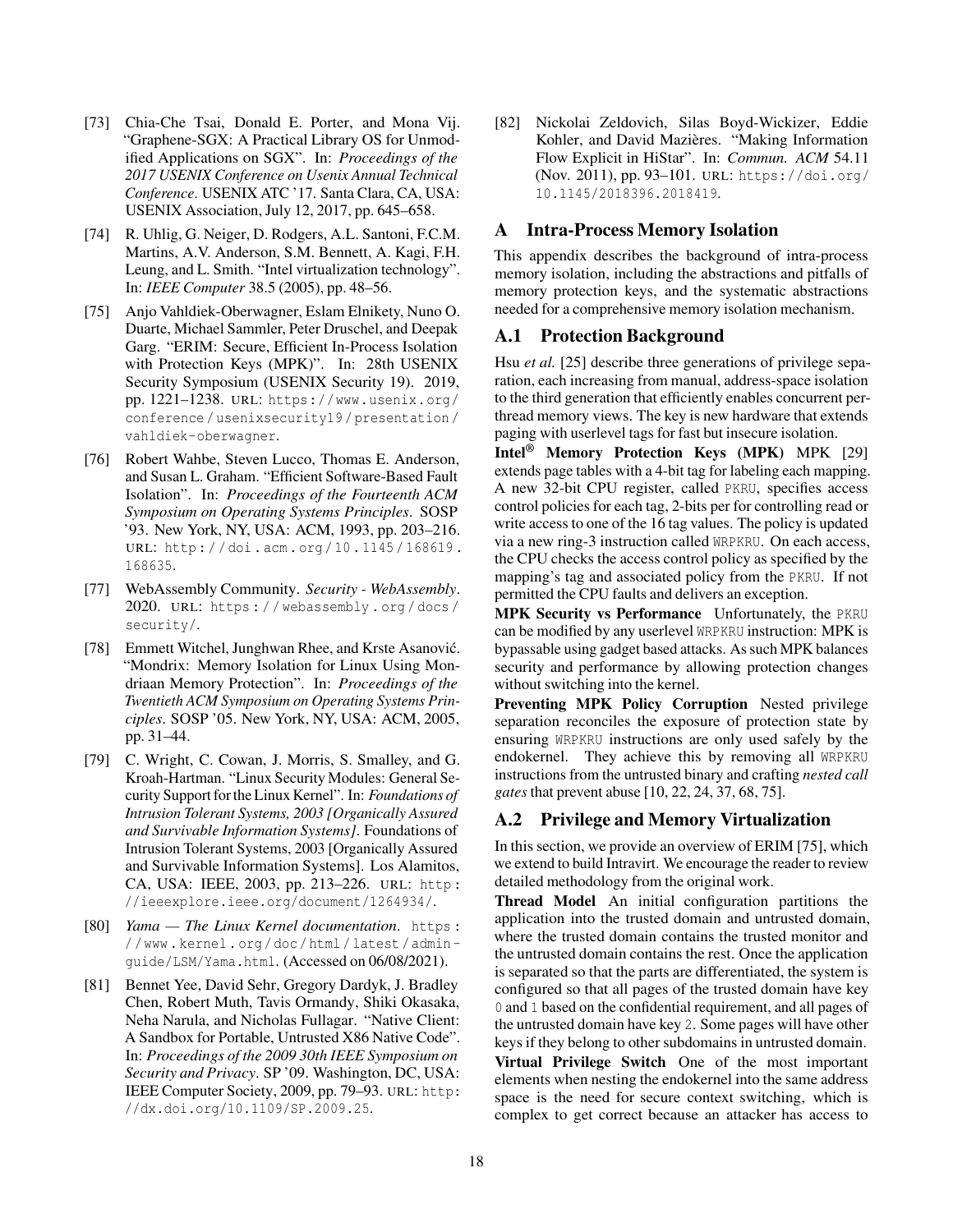whatever is mapped into the address space. While the trusted domain is executing the PKRU is configured to allow\_all (read/write to all domains), and operating in the trusted domain virtual privileged mode. While the untrusted domain is executing the PKRU value for the key 0 will be deny write and deny\_all for 1. The *virtual domain switch* is implemented as a change in the protection policies in the PKRU—when entering the monitor set the policy to allow all, when exiting restore the original key based on the previous state. This means that whenever the value of PKRU changes so too does the currently executing domain. Each entry point into Intravirt is setup with a call gate with a WRPKRU that transitions the domain. The basic idea is to nest monitor code directly into the address space of the application and wrap each entry and exit point with a WRPKRU operation. By doing this the system can transition between contexts and only allow monitor code to access protected state—a virtual privilege switch. This similar technique is also used to switch between different subdomains to enable the usage of other keys in untrusted domain.

Securing the Domain Switch Unlike systems with real hardware gates, this SW/HW virtual privilege switch has challenges because the instruction must be mapped as executable to allow fast privilege switching. The first thing an attacker could do is use a direct jump to any code in the monitor and thus bypass the entry gate. This would in fact allow the attacker to execute monitor code. One way to thwart could be to modify the executable policy on the monitor pages, but that would require a call into the OS which defeats the purpose of fast domain switching of MPK in the first place. Instead, we observe that even if an attacker is able to jump into the middle of the monitor the domain would have never switched, therefore, none of the protected state is available for access and therefore the basic memory protection property holds. The only way to change the domain is to enter through the entry gate.

Since the switch is a single instruction, we can easily verify the result of such switching immediately after the WRPKRU instruction and loop back if it is not switch to the intended PKRU state. This ensure that the PKRU state at all exits of the gate secquence will be the intented PKRU state.

Effectively, the attacker now faces the dilemma that jumping into the middle of the code will ended nothing since it is the equivelent of running the same code in any other locations, or it can try to jump to the entry gate, but any landing places of the gate will only switch to the correct PKRU value and continue the exeuction with deterministic control flow. No code can be abused.

Instruction Capabilities Alternatively, an attacker could generate their own unprotected variant of WRPKRU—if an attacker can inject or abuse the WRPKRU instruction, they could switch domains and gain access to the monitors protected state. To deal with this ERIM and others like it use a technique called *instruction capabilities*: that is by using a combination of static transformations and code validation and dynamic protections an instruction becomes much like a capability. The static analysis removes all instances of the WRPKRU opcode so that the attacker has no aligned or unaligned instructions that could write the value without monitoring, and dynamic runtime is configured so that all code is writeable or executable but not both.

Controlling mode switches Processes may switch into 32 bit compatibility mode, which changes how some instructions are decoded and executed. The security monitor code may not enforce the intended checks when executed in compatibility mode. Thus, we insert a short instruction sequence immediately after WRPKRU or XRSTOR instructions that will fault if the process is in compatibility mode. See Appendix D for more details.

### B New Attack Vectors and Security Evaluation

In addition to the attacks described by Conner *et al.* [12], we found several attacks against intra-process system call and signal virtualization. For the evaluation, we created a fixed address secret inside trusted domain. All test cases try to steal this secret and hence, would break Intravirt's isolation guarantees. The attacks try to bypass Intravirt by performing system calls modifying the protection policy of the secret or trying to elevate itself to be trusted by overriding the PKRU register. They specifically target the implementation of Intravirt and highlight the degree to which Intravirt has followed through with its security guarantees. Table 1 summarizes the the results.

Forged Signal Intravirt effectively prevents the basic sigreturn attack from [12]. However, the kernel places signals on the untrusted stack and delivers the signal to our monitor signal entrypoint. The untrusted application may forge a signal frame and directly call the monitor's signal entrypoint. As a result, it can, e.g., choose the PKRU value and the return address. Therefore, the entrypoint has to distinguish between a fake signal from the untrusted application or a real signal from the kernel. The entrypoint is carefully constructed such that a signal returning from kernel returns with privileges from the trusted domain and hence, is capable of writing trusted memory. We rely on this observation and place an instruction at the beginning of the monitor which raises a flag in the trusted monitor. Any fake signal created by the untrusted application cannot raise the signal flag in trusted memory which violates a check that cannot be bypassed in the monitor's signal entrypoint.

Fork Bomb This attack targets the random location of the system call instruction in Intravirt. To perform a system call the untrusted application may guess the random location of the system call instruction. Assuming the trampoline size is 16 pages, there are 65534 possible locations of the system call instructions. When the untrusted application is capable to fork children, the untrusted application may try different locations within each child. In case the child crashes, the system call was unsuccessful and the untrusted application has to retry. Using this brute force algorithm the untrusted application tries until a child does not crash. At this point the untrusted application has access to a child process that bypassed Intravirt's security guarantees and may perform arbitrary system calls. It should be noted that only secc\_rand is successive to this attack, since secc\_eph removes the system call instruction completely when returning control to the untrusted application.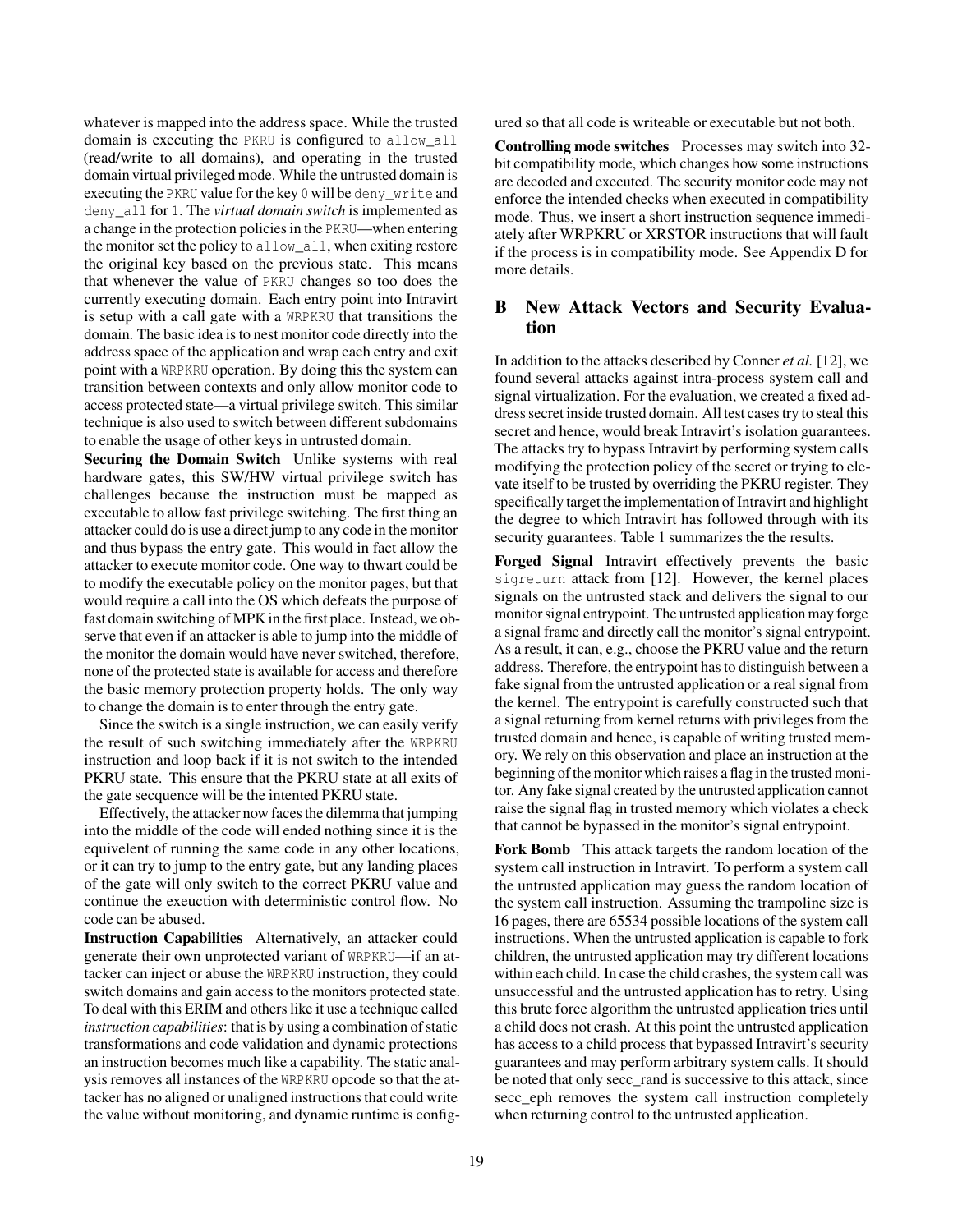Syscall Arguments Abuse Intravirt virtualizes a subset of all system calls. System calls which are not virtualized could be exploited to read secret memory, unless Intravirt verifies that all pointers provided to a system call lie within untrusted memory. We perform an attack based on the rename system call and pass it a memory pointer from the trusted domain as an argument. Intravirt successfully prevents this attack by checking the pointer locations.

Race Condition in Shared Memory Access Shared memory may be used across multiple processes to bypass Intravirt checks on arguments to system calls. In particular, we consider a pwritev-based attack in which a child process performs a pwritev system call using an IO vector in shared memory. If the parent was permitted access to the same shared memory, it could time to alter the IO vector's values to point to trusted memory. This attack has to be timed such that the child's monitor has already performed the security checks, but the system call has not yet read the affected IO memory vector. Intravirt prevents such attacks by copying pointers in system call arguments to the trusted memory region and only then performing the system call using the copied arguments.

Race Condition in Multi-Threaded Applications Supporting multi-threading is essential in modern computing environment that Intravirt also supports it. But, there are a few attack surfaces which use race conditions in multi threading environment. First, indirect jump to syscall; return; is possible in ephemeral Intravirt. For example, one thread calls a syscall which take very long time, and the attacker thread jumps to the active syscall; return;. To prevent such attacks, we use either Syscall User Dispatch, or per-thread Seccomp filter. Second, the attackers could perform TOCTOU attacks in the syscall virtualization. For example, one thread open a normal file and call a file-backed syscall, while another thread close the file descriptor and open a sensitive file which is not allowed for the untrusted code. In Intravirt, we provide locks per file descriptor that close system call could be locked when another thread is using that file descriptor. As well, Intravirt provides a lock for memory management syscalls and signal related syscalls.

**TSX Attack** TSX is an extension to support transactional memory in x86. It has a similar principle as exception handling but at the hardware level. When any considered as a violation of transactional happens, the hardware rollback and modification and jump to a preset restore code. Unfortunately, because the rollback feature provides a harmless way of content probing since the first introduction, it has been used as a source of memory leakage. It has been obsoleted in the latest Intel® CPU but still exists in many products withMPK. Our attack utilizes TSX as a probe to the randomized trampoline. First, a xbegin is used to enable the TSX environment. Then, we call an address within the trampoline region. Now, there are three cases about the content on target address, int3, syscall and ret. For the first two cases, TSX will be aborted but in the second case, ret instruction can be executed successfully. Such difference is sensible from the view of the attacker and the address contains ret is exposed. Because our syscall gadget is syscall; ret. This exposed the secret address of syscall. Fortunately, TSX can be disabled through kernel or BIOS, and among all Intravirt configurations, only secc\_randis secret-based and susceptible.

## C Analyzing CET

The experimental results for CET indicated much higher overheads than we anticipated, and so we explored CET under different scenarios to understand if the overheads were truly CET or if there might be something in the Linux implementation or Intravirt. To understand the details we perform a minimal experiment on LMBench, Lighttpd, and Nginx.

We report on three configurations: 1) no CET at all as baseline, 2) CET is enabled in the benchmark application binary and the dependent shared libraries, and 3) CET are enabled all the dependent binaries including glibc.

The result of the tests says that both CET enabled configurations have 2-8% of overhead compare to the baseline configuration, that is, only enabling CET induces at most 8% overhead. In addition, IntraVirt performs multiple domain management, which contains multiple shadow stack management and shadow stack switch on domain switch, therefore CET enabled version of IntraVirt has more overhead than others.

Examining CET performance is a key element of related work but was out of scope for the analysis at this time.

### D Controlling mode switches

This appendix explains why it is necessary to check that the application is executing in 64-bit mode when it enters the trusted code, and it also describes a mechanism for performing that check.

64-bit processes on Linux are able to switch to compatibility mode, e.g. by performing a far jump to a 32-bit code segment that is included in the Global Descriptor Table (GDT). Executing code in compatibility mode can change the semantics of that code compared to running it in 64-bit mode. For example, the REX prefixes that are used to select a 64-bit register operand size and to index the expanded register file in 64-bit mode are interpreted as INC and DEC instructions in compatibility mode. Another example is that the RIP-relative addressing mode in 64-bit mode is interpreted as specifying an absolute displacement in compatibility mode.

Executing the trusted code in compatibility mode may undermine its intended operation in a way that leads to security vulnerabilities. For example, if the trusted code attempts to load internal state using a RIP-relative data access, that will be executed in compatibility mode as an access to an absolute displacement. The untrusted code may have control over the contents of memory at that displacement, depending on the memory layout of the program. This may lead to the trusted code making access control decisions based on forged data. Conversely, if the trusted code stores sensitive data using a RIP-relative data access, executing the store in compatibility mode may cause the data to be stored to a memory region that can be accessed by the untrusted code.

To check that the program is executing in 64-bit mode when it enters the trusted code, a sequence of instructions such as the following may be used: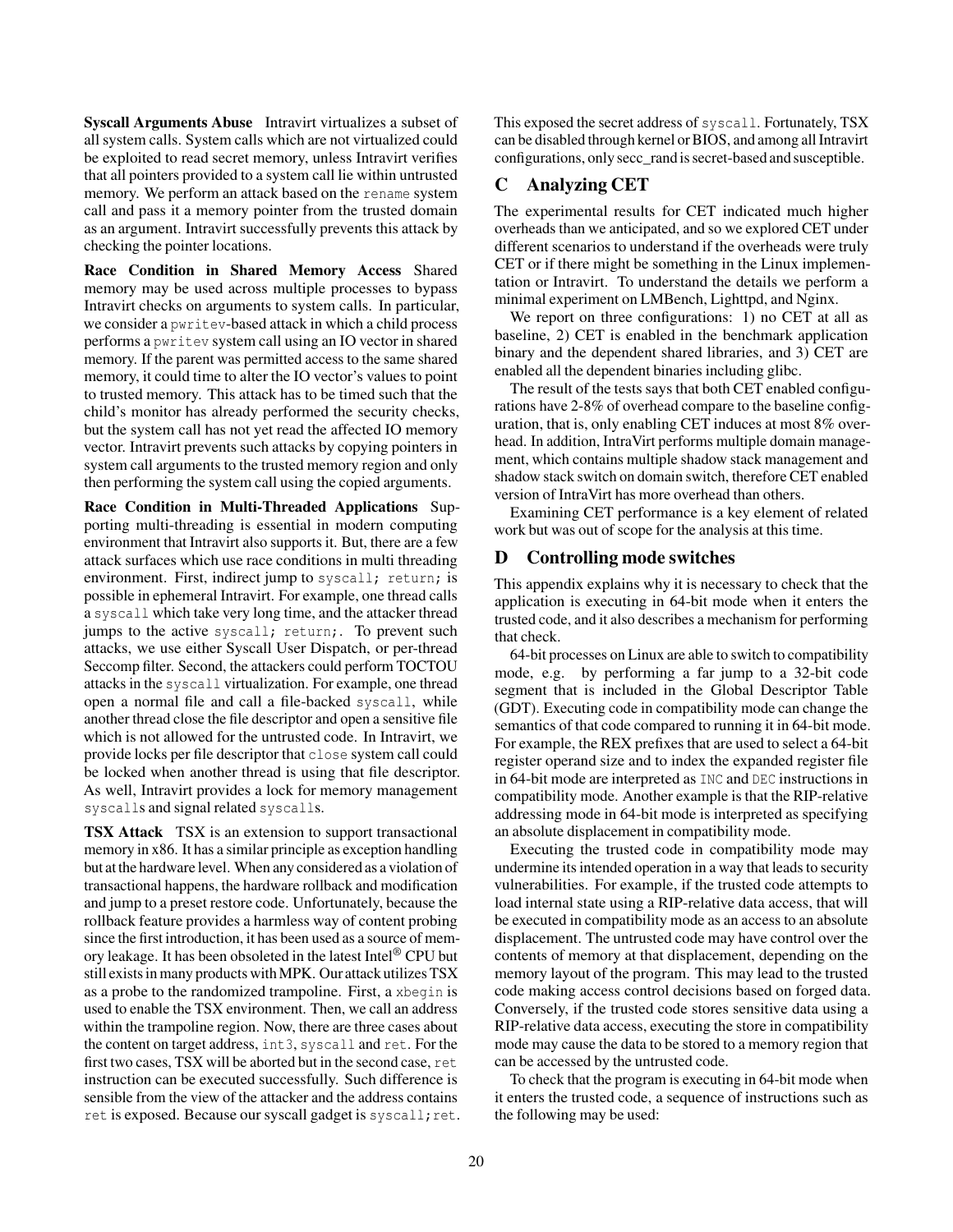- 1. Shift RAX left by 1 bit. In compatibility mode, this is executed as a decrement of EAX followed by a 1-bit left shift of EAX.
- 2. Increment RAX, which sets the least-significant bit of RAX. In compatibility mode, this first decrements EAX and then increments EAX, resulting in no net change to the value of EAX.
- 3. Execute a BT (bit test) instruction referencing the leastsignificant bit of EAX, which is valid in both 64-bit mode as well as compatibility mode. The BT instruction updates CF, the carry flag, to match the value of the specified bit. It does not affect the value of EAX.
- 4. Execute a JC instruction that will jump past the next instruction iff CF is set.
- 5. Include a UD2 instruction that will unconditionally generate an invalid opcode exception, which will provide an opportunity for the OS to terminate the application. The security monitor should prevent the untrusted code from intercepting any signal generated due to invalid opcode exception from this code sequence.
- 6. Shift RAX right by 1 bit to restore its original value. This instruction is unreachable in compatibility mode.

The preceding description of the operation of the instructions in compatibility mode assumes that the default operand size is set to 32 bits. However, a program may use the modify\_ldt system call to install a code segment with a default operand size of 16 bits. That would cause the instructions that are described above as accessing EAX to instead access AX. That still results in the instruction sequence detecting that the program is not executing in 64-bit mode and generating an invalid opcode exception. Furthermore, Intravirt can block the use of modify ldt to install new segment descriptors. None of the default segment descriptors in Linux specify a 16-bit default operand size.

It is convenient to use EAX/RAX in the preceding instructions, because the REX prefix for accessing RAX in the instructions used in the test happens to be interpreted as DEC EAX, which enables our test to distinguish between 64-bit mode and compatibility mode as described above by modifying the value of the register that is subsequently tested in the BT instruction. However, we need to restore the value of EAX/RAX after the mode test. One option would be to store RAX to the stack. However, that may introduce a TOCTTOU vulnerability if the untrusted code can modify the saved value. That is why we used shift operations to save and restore the original value of RAX, depending on the property that only the least-significant 32 bits of RAX are ever set at the locations where mode checks are needed.

The mode test comprises 11 bytes of instructions total.

The mode test instruction sequence overwrites the value of the flags register. If the value of the flags register needs to be retained across the mode test, that can be accomplished using a matching pair of PUSHF and POPF instructions surrounding the mode test. These instructions are encoded identically in 64-bit mode and compatibility mode. It may be possible for untrusted code to overwrite the flags register value while it is saved to the stack. However, trusted code should not depend on flags register values set by untrusted code, regardless of whether that register has been loaded from stack memory or it has been set by the processor directly as a side-effect of executing instructions in untrusted code.

If the instruction sequence for testing the value of EAX/RAX used with an XRSTOR or WRPKRU instruction that is not followed by trusted code is valid in all modes that are reachable by the untrusted code, then the mode test code may be omitted prior to that value test code.

### E System Flow analysis

This appendix describes the effective security policies of Intravirt to prevent information flows via system objects. The set of low-level domain specific rules combined with system object monitoring enables a simple and default information flow policy of deny all information flows from a protected object to an object outside of its domain. For example, if one domain requests mmap of a region that it does not have the capabilities for the mmap will be rejected. In the next section we detail an initial separation with two domains that puts this abstraction on display and analyzes all system calls to identify all that lead to information flows that bypass the basic domain property: *i.e.,* by default a domain is restricted to access only those things it has capabilities for.

It is important to find all possible attack surfaces by listing up the system resources provided by the operating system. In this section we first analyze the threats and group system calls into classes. Recent work, PKU pitfall [12], describes a number of attacks toward ERIM [75] and HODOR [24], which are intra-process isolation abstractions, but this work fails to analyze the threat more systemically and does not build a complete set of security policy.

At first, the most simple and the most effective threat is to access the memory of other domains. The attacker could simply directly access any virtual address spaces in the same process, or she could use a vulnerable interfaces provided by the system or other domains. Therefore, all the interfaces which accesses the memory should be carefully designed and implemented.

In Linux, the file descriptor is shared within the process boundary. The attacker could easily scan the opened file descriptor of the victim process by scanning /proc/self/fd and the attacker is also free to control the file descriptor as well. Therefore, the attacker could simply access the content of the file or the socket, close the file descriptor and open another one with the same file descriptor number, or move the offset that the victim domain could access incorrect position of the file.

In addition, the code segment of each domain has to be protected. If not, the attacker is able to jump to the code segment at any time by simplyjmp or call instructions, or by using more sophisticated attack techniques like Return Oriented Programming. Therefore the system has to provide the protection of this type of attacks, such as SFI and CFI.

Linux provides various special interfaces for exception handling, debugging and profiling. For example, signals are used for handling any special occasion of the process, and ptrace for debugging and profiling from other processes. These interfaces let the kernel shares the control of the process and provides various convenient functionalities, but it also provides the convenience to the attacker as well. The attacker could perform the memory access, code execution, and control the control flow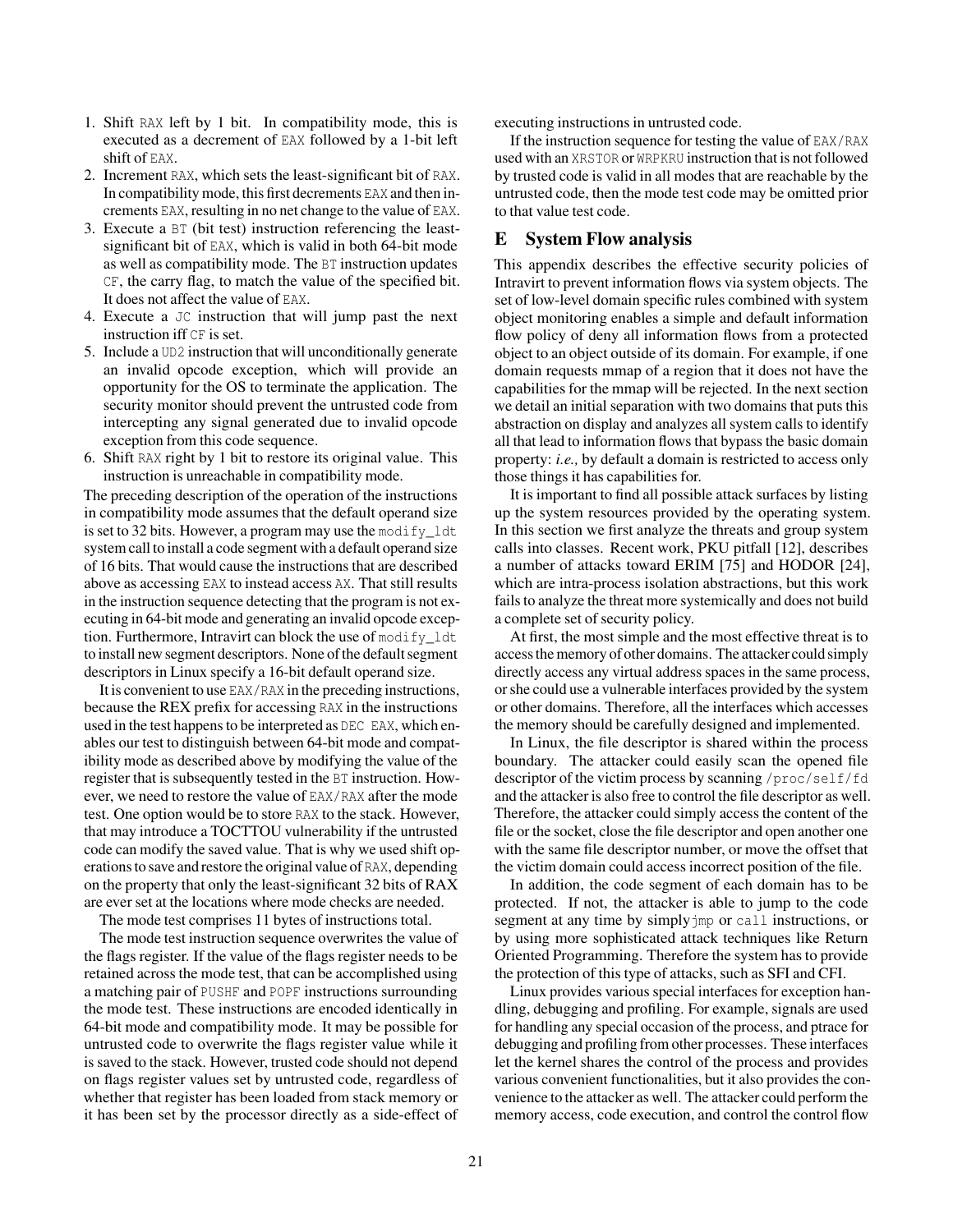of the process freely with these interfaces. Therefore, Linux provides various protection mechanisms of such interfaces such as YAMA [80], but they are all bounded to the process.

Linux also provides special interfaces to access the memory of the process such as /proc/self/mem, which maps the virtual memory address of the process into a file. The attacker could simply use the well known, fully allowed file interfaces to access such an important file and access the protected memory at any time.

Lastly, while each system call has to be considered in isolation, it is important to also investigate potential threats due to concurrency leading to time of check, time of use attacks (TOCTOU). For example, an attacker may attempt to read a file while at the same time seeking to a protected region in the file. Depending on the interleaving policies enforced for the read system call may consider the file descriptor position before the seek, but the read ultimately returns data from the new seek location.

### E.1 System Flow via System Calls

We systematically evaluate all the system calls in Linux to identify a set of basic potential flow and the policy. Our results are consistent with prior attacks [12] while expanding to other factors that the system calls could affect. We list up the type behaviors of the system calls and categorize them as the policy enforcement requirement.

At first, the group that the most system calls are the system calls which access resource handles such as file descriptor or shared memory. Theses handles, provided by kernel, are free to share in the process boundary that as mentioned in §4.4, within the process, such handles are not protected between domains and the attack could make use of the handle to affect other domains. As well, depending on the threat model, the original resource could be important as well as the handle itself. For example, some policy could enforce only the opener of the handle could access the handle, or in some other policy, the handles which points to the special resources such as /proc/self/mem could be treated as a special handle in the policy.

The next category is the system calls which control the memory status of the process and access the memory, such as mmap(), mprotect(), and brk(). These group of system calls controls the memory map of the process, change the permission, and sometime modify the memory contents, so it is critical for the security. For example, the attacker could write code into a read/write memory page, then change the permission to executable, then jmp to the code. However, these system calls are considered to be essential for all the applications, it is not possible to simply disallow them to the users. Therefore, these type of system calls are carefully identified, analyzed, and enforced by the policy.

There is a group of system calls, which controls the process flow, such as rt\_sigaction(), prctl(), and ptrace(). These system calls are able to control the flow of the process, access the memory, access to kernel, and provided various different and powerful interface with the kernel. These type of system calls have to be carefully analyzed, and the policy has be very sophisticated, because we cannot simply not allow

these type of valuable, and well known system calls which are used in many applications. We will discuss signals in this paper, one of the most important example in this group.

Next, we have a group of system calls which controls the hardware, such as pkey\_mprotect() and arch\_prctl(). These type of system calls mainly accesses the registers or hardware specific resource, we could consider them as special system calls and we could disallow them if necessary.

The last group is the system calls which controls the privilege of the resources, such as setuid(), and chown(). These type of system calls are mainly controlled by Linux Discretionary access control mechanism and mostly requires higher privilege to be executed, we are not specifically consider this group as important category in this work.

But unfortunately, each system call does not categorized as just one group. For example, read () system call could access the file descriptor, read the file contents, and as a biproduct, it could change the file offset position. But it does access the memory as well by the read buffer input parameter. The attacker could execute read() to read a legitimate file, but contains malicious code, and use readable and executable page of other domain address for the read buffer, which will make the kernel simply overwrite the address. In the same sense, mmap() could allow file access without file related system calls by putting file descriptor in the input parameter.

As a result, each system call cannot be simply analyzed by its own behavior. We have to analyze all the possible interfaces, including behavior, input parameters, output parameters, and return values to properly derive the policy.

### F Signal Virtualization with Untrusted Stack

Signals modify the execution flow of a process by pushing a signal frame onto the process stack and transferring control to the point indicated by signal handler. The primary reasons we must fully virtualize signals are because 1) Linux always resets PKRU to a semi-privileged state where domain 0 is made RW-accessible and all other domains are read-only and 2) because signals expose processor state through struct sigframe, potentially leaking sensitive state or allowing corruption of PKRU, which could lead to untrusted domain control while in the trusted domain context. As such, Intravirt must interpose on all signal delivery to minimally transition protection back to the untrusted domain mode and virtualize signal handler state to avoid leakage and corruption.

Intravirt accomplishes this by virtualizing signals so that all signal handlers are registered with Intravirt first, and second, registering signals with the kernel so that Intravirt always gains control of initial signal delivery. When a signal occurs Intravirt first copies the signal handler context info to protected memory so that the untrusted domain cannot read or corrupt it. Next Intravirt must deliver the signal to the untrusted domain, but to do so it must 1) push the signal info onto the untrusted domain stack and 2) switch the protection domain to the untrusted domain. Unfortunately, the semi-protected PKRU state does not map the untrusted domain stack as writable, so Intravirt first modifies PKRU so that it is fully in the trusted domain and then pushes the signal information onto the untrusted domain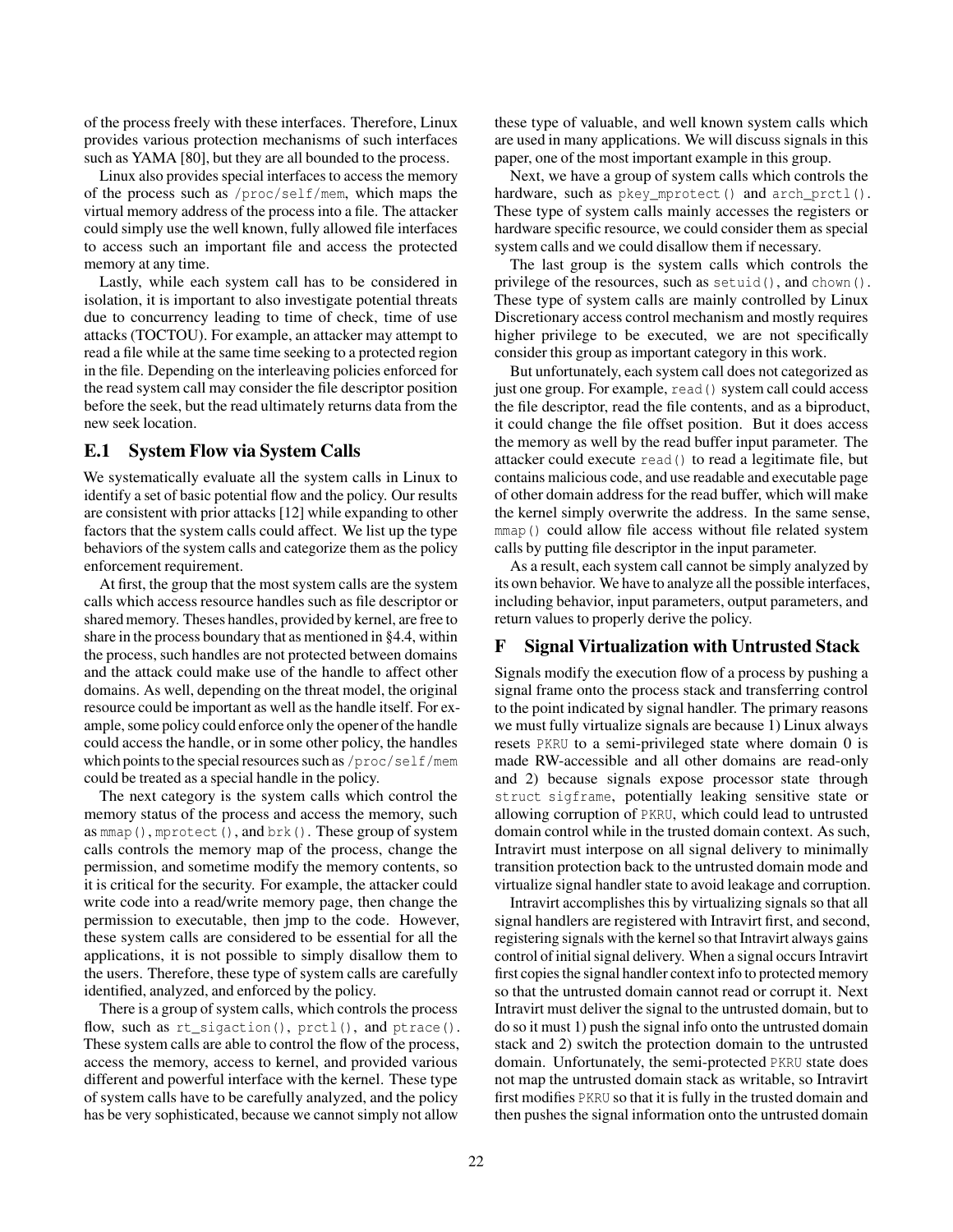```
1 sig_entry:
2 movq $1, -flag_from_kernel(%rip)
3 erim_switch
4 cmpq $1, -flag_from_kernel(\%rip)<br>5 ine sigexit
     jne \left| \right| = sigexit
6 movq 0, -1lag_from_kernel(%rip)
7 call _shim_sig_entry
```
#### Figure 9: Signal Entrypoint

stack. Then Intravirt transitions to the untrusted domain mode, giving control to the handler registered in the first step.

The next challenge is that the domain switch into the trusted domain places a WRPKRU in the control path, which can be abused by the untrusted domain to launch a *signal spoofing* attack. By spoofing a signal, the untrusted domain could hijack the return path to its own code while setting PKRU to the trusted domain. As such, Intravirt must first add a mechanism to detect whether the signal is legitimately from the kernel or if it is from the untrusted domain. Figure 9 shows our approach that uses a special flag that resides in the trusted domain as a proof of PKRU status before WRPKRU. This flag is allocated with key 0, so it is writable only if the signal handler is invoked by the kernel which reset PKRU to default. A spoofed signal handler invocation from the untrusted domain would result in a segmentation fault that can be detected by the signal handler.

The next major issue is dealing with signals being delivered while the Intravirt system call virtualization is working in the trusted domain. This can cause bugs due to reentry, leading to potential security violations due to corrupted state. We must guarantee that our signal handler can only be invoked by the kernel once until we decide to either deliver or defer the signal and return to the corresponding state. The second problem arises out of the complex nature of adding Intravirt in between the untrusted domain and kernel, in the case where the signal is delivered during Intravirt's handling of syscall. Unfortunately, we cannot simply ignore either these signals because that would break functionality. In this case, Intravirt must defer the signal till after the syscall is completed.

The solution to interrupted signal delivery is to emulate almost exactly like the kernel. As depicted in Figure 10, signals occurring while in the trusted domain will be deferred by adding them to an internal pending signals queue and masking that particular type of signal in the kernel. The latter step is not necessary but pushes the complexity of managing multiple signals of the same type to the kernel. Once the current operation is completed, Intravirt selects the last available signal that has not been masked by the user and delivers it.

Signals represent the most complex aspect of Intravirt. They present subtle but fundamental attack vectors while also exposing significant concurrency and compatibility issues. Intravirt appropriately handles all these cases and identifies several issues not mentioned by prior work [12].

Multithreading Design So in the first version we had single threaded and the kernel delivers the signal to the interrupted



Figure 10: State Transition with Signal; UT:Untrusted; T: Trusted; Sig: Signal Handler, Signal masked by Kernel; Smi: Semi-Trusted Domain

thread. If the kernel is delivering on the backend of a syscall then we always come from domain 0 and thus the kernel can deliver to key 0 secure stack, but the problem happens if the dom 1 was interrupted and a signal comes. The kernel copies the pkru value and thus can't pus to the dom0 stack. So it faults. Kernel couldn't do copy to user.

To solve this we put the signal deliver into an untrusted trampoline page so that the kernel could always write and that would jump directly into IV to handle it. This worked but created the issue of a signal spoofing attack because now an untrusted domain could jmp to the untursted stack trampoline. So we solved with a nexpoline type solution..

We have a new problem with multithreading in that this open page won't work anymore because the page will be accessible to other threads in the same default domain. So we realize the interface provided by the kernel is jsut broken. To fix we modify the kernel to allow a return to both a registered stack, which is already there, and to return to a specific registered key value. So we now will always return to 0 domain and the 0 stack and never expose the data. We must then ensure that no one else registers, so we deny any registrations after initialization.

To summarize: small kernel patch to allow a default domain and deny any registration.

CET also complicated the design of signal by adding another stack that must take care of during the signal delivering. We a special syscall to write to the shadow stack whcih allows us to push RIP to restore address and RIP to signal handler and restore token on the shadow stack so we can have the required token for switching the stack when exiting Intravirt. The similar trick is also used for virtualized sigreturn to switch to the old stack.

Multiple subdomains As we discussed, control flow and corresponding CPU state are critical to the integrity of sensi-